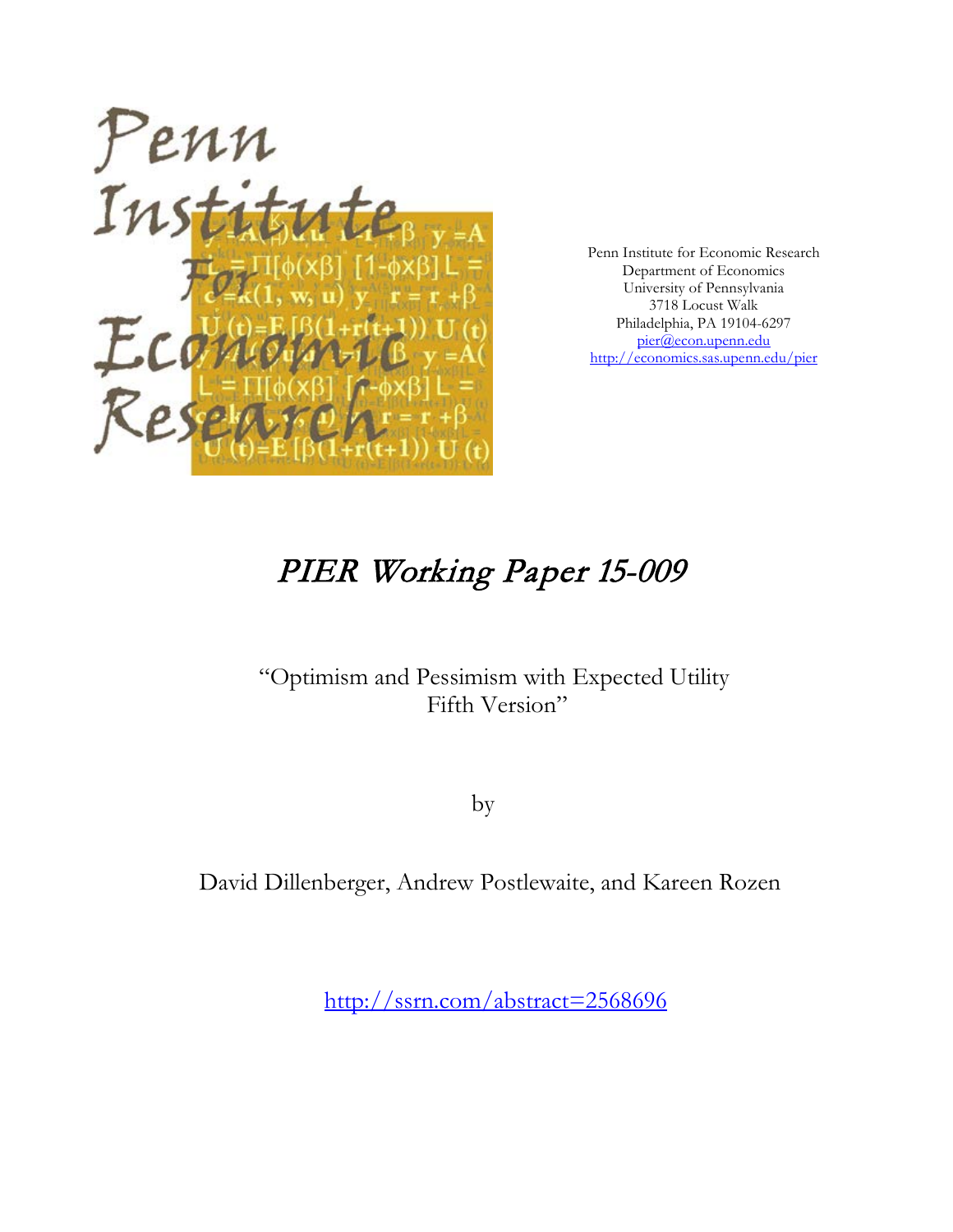# Optimism and Pessimism with Expected Utility<sup>∗</sup>

David Dillenberger University of Pennsylvania

Andrew Postlewaite† University of Pennsylvania

Kareen Rozen‡ Yale University

February 2015

#### Abstract

Maximizing subjective expected utility is the classic model of decision making under uncertainty. Savage (1954) provides axioms on preference over acts that are equivalent to the existence of a subjective expected utility representation, and further establishes that such a representation is essentially unique. We show that there is a continuum of other "expected utility" representations in which the probability distributions over states used to evaluate acts depend on the set of possible outcomes of the act and suggest that these alternate representations can capture pessimism or optimism. We then extend the DM's preferences to be defined over both subjective acts and objective lotteries, allowing for source-dependent preferences. Our result permits modeling ambiguity aversion in Ellsberg's two-urn experiment using a single utility function and pessimistic probability assessments over prizes for lotteries and acts, while maintaining the axioms of Savage and von Neumann-Morganstern on the appropriate domains.

<sup>∗</sup>First version August 2011. We thank Eddie Dekel, Itzhak Gilboa, Edi Karni, Mark Machina, Larry Samuelson, Tomasz Strzalecki, and Peter Wakker for helpful discussions and suggestions.

<sup>†</sup>Postlewaite thanks the National Science Foundation for support.

<sup>‡</sup>Rozen thanks the National Science Foundation for support under grant SES-0919955.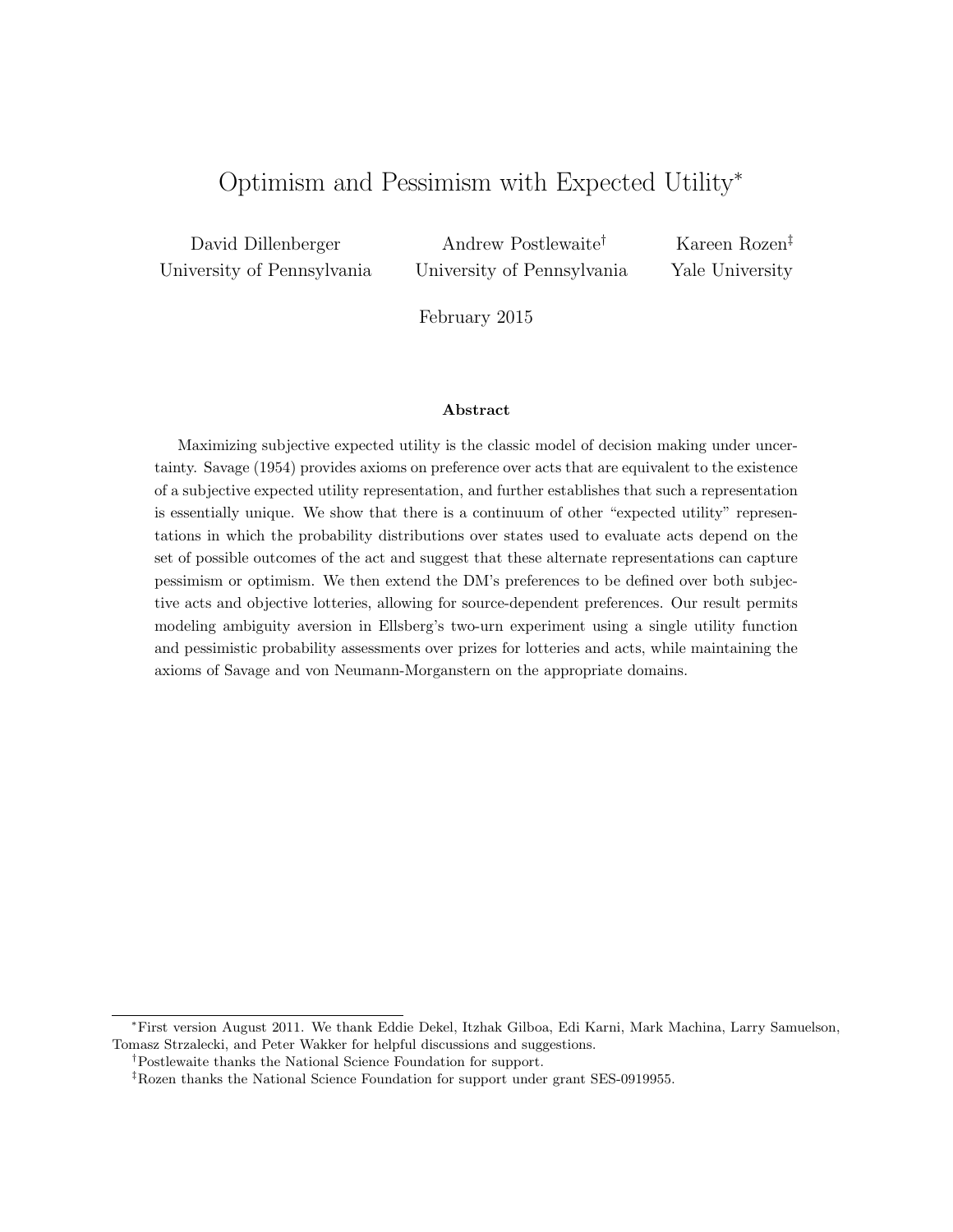If one has really technically penetrated a subject, things that previously seemed in complete contrast, might be purely mathematical transformations of each other. —John von Neumann (1955, p. 496).

# 1 Introduction

Consider a decision maker (DM) who is faced with gambles on whether it will rain more in Northern Ghana (N) than in Southern Ghana (S) tomorrow. He is told that if the outcome is (N) he will get \$100 and if (S) he will also get \$100. When asked what he thinks the probability of N is, he responds .5. He is then told about another gamble in which the outcome for S is unchanged but the outcome for N is increased to \$1000, and is asked what he thinks the probability of N is now. He responds that he thinks the probability of N is now  $.4$ . When asked how he can think the probability of N can differ across the two gambles when it is the same event, DM simply says that random outcomes tend to come out badly for him. After being offered a third gamble that gives \$100 for S and \$10,000 for N, he says that faced with that gamble, he thinks the probability of N is .2.

When faced with a choice between any two gambles, each of which specifies the amount received conditional on the realized state, DM says that he maximizes expected utility. He has a utility function over money, and for any two gambles  $(x_1, x_2)$  and  $(y_1, y_2)$ , he will have two probability distributions over the states,  $p(x_1, x_2)$  and  $p(y_1, y_2)$ . DM's probability assessments reflect his belief that luck is not on his side. For each gamble he computes its expected utility under the associated probability, and then chooses the gamble with the higher expected utility.

Confronted with such a DM, one might well judge him irrational. But would that judgment change if one discovered that the DM's revealed preferences satisfy Savage's axioms? We show below that for any preferences over acts that satisfy Savage's axioms, there will be representations of those preferences as described in the paragraph above: there will be a utility function over outcomes and, for any act, a probability distribution over states that depends on the payoffs the act generates, with preferences given by expected utility. Furthermore, the probability distribution depends on the payoffs as in the example above: the probability of the state with the good outcome is smaller than the Savage probability, and it decreases when the good outcome is replaced by an even better outcome. We suggest that a DM who describes his decision-making process as above can be thought of as pessimistic. Similarly, in addition to the multitude of pessimistic representations of preferences that satisfy Savage's axioms, there is a continuum of "optimistic" representations.

We may still want to characterize the DM above as being irrational, but notice that we cannot make that determination on the basis of his choices: his preferences over acts are the same as those of a person who uses an analogous decision process using the Savage representation utility function and associated "standard" probability distribution. Any distinction between the rationality of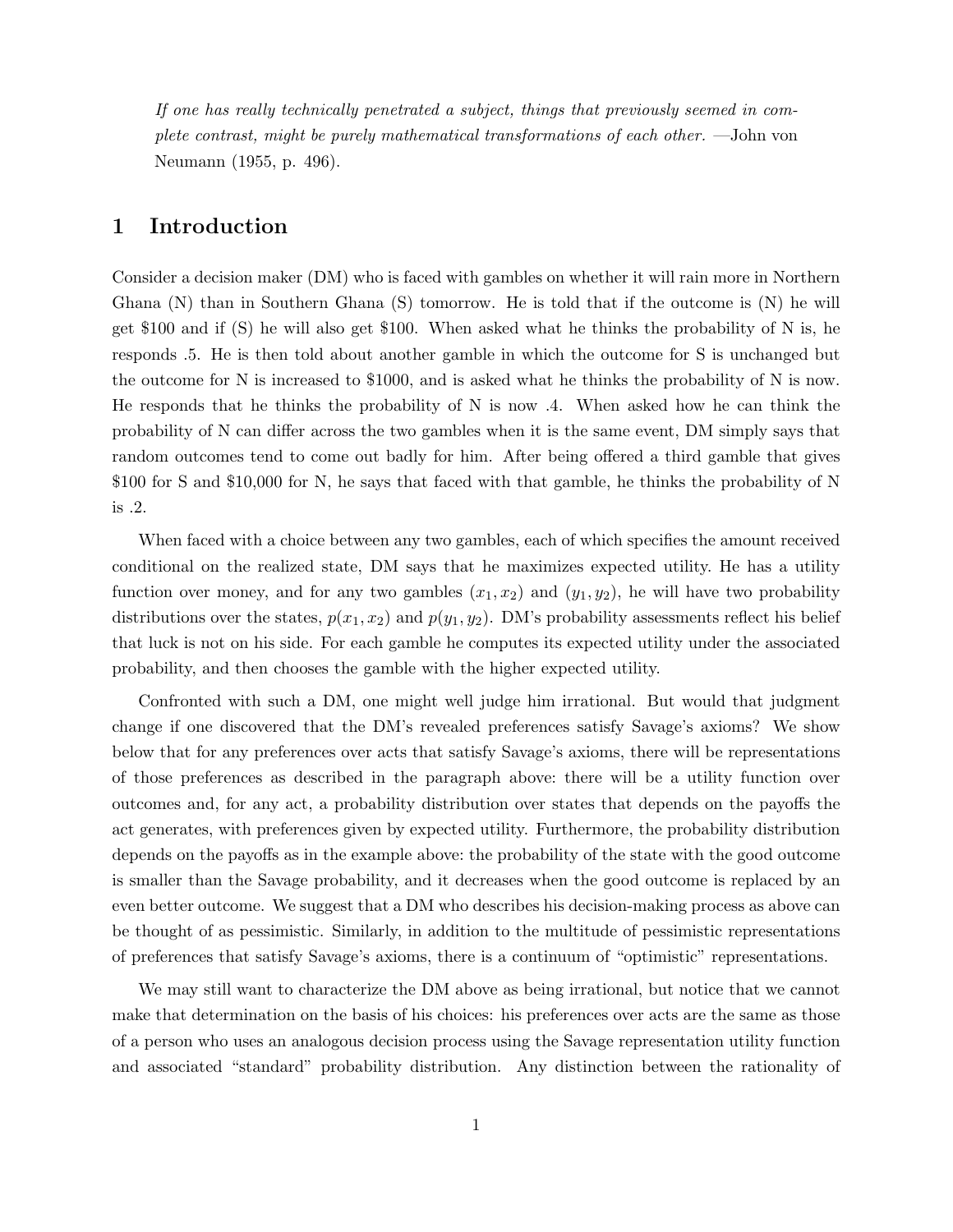the Savage representation and the alternative representation must be made on the basis of the underlying process by which the DM makes decisions and not only on the decisions themselves.

We then extend the DM's preferences to be defined over both subjective acts and objective lotteries. We show that in this extended domain, we can address Ellsberg (1961)'s two-urn experiment using standard expected utility in the objective world and "pessimistic," stake-dependent expected utility (in the sense above) in the subjective world, while applying the same utility over prizes in both domains. This relates to the literature on source-dependent preferences (Chew and Sagi (2008), among others), which also addresses Ellsberg's experiment without relaxing the appealing axioms of Savage and vNM on the respective domains, but has been criticized for capturing ambiguity attitudes by a source-dependent utility function over prizes rather than different probability assessments (see, for example, Wakker (2010, p. 337)). Indeed, we believe the latter would be more natural in this context since, intuitively, it is the probability assessments, not the prizes, that change when moving to the uncertainty domain.

A consequence of the multiplicity of alternative representations of preferences that satisfy Savage's axioms is that existing analyses of agents' market behavior in the face of uncertainty have a broader interpretation than would appear at first glance. It might have seemed as though a model that assumed that agents maximized expected utility with "standard" stake-independent probabilities had little or nothing to say about how a pessimistic agent, in the sense we outlined above, would behave. But since the choices of the pessimistic agent depend only on the underlying preferences, if those underlying preferences have in addition a representation with stake-independent probabilities, then the pessimistic agent's behavior conforms precisely to any predictions that come from the standard model despite his unorthodox mental processing. In short, agents who are pessimistic or optimistic in our sense are observationally indistinguishable from the "standard" expected utility maximizing agent. This connection is, of course, based on our cognitive notion of pessimism, which differs from other notions of pessimism that are based solely on observed choice behavior, as discussed in Section [4.2.](#page-12-0) But it does suggest that one need not necessarily modify the standard model to include psychologically plausible decision processes that differ from that associated with the Savage representation.<sup>[1](#page-3-0)</sup>

It is useful to distinguish between a utility representation (or model), which is a construct for imagining how a DM makes decisions, and choice behavior, which is the observable data. The standard point of view is that the representation is nothing more than an analytically convenient device to model a DM's choices. In this approach, termed paramorphic by Wakker (2010), the representation does not suggest that a DM uses the utility function and a probability distribution

<span id="page-3-0"></span><sup>1</sup>Hey (1984), for example, introduces a notion of pessimism and optimism very similar to our own: an optimist (pessimist) revises up (down) the probabilities of favorable events and revises down (up) the probabilities of unfavorable events. Hey incorporates consequence-dependent probabilities in a Savage-like representation, which can generate behavioral patterns that are inconsistent with expected utility because additional restrictions are not placed on the distorted probabilities. The notion that optimism and pessimism are inconsistent with Savage's axioms is implicit in his analysis, whereas our paper suggests that this is not necessarily the case.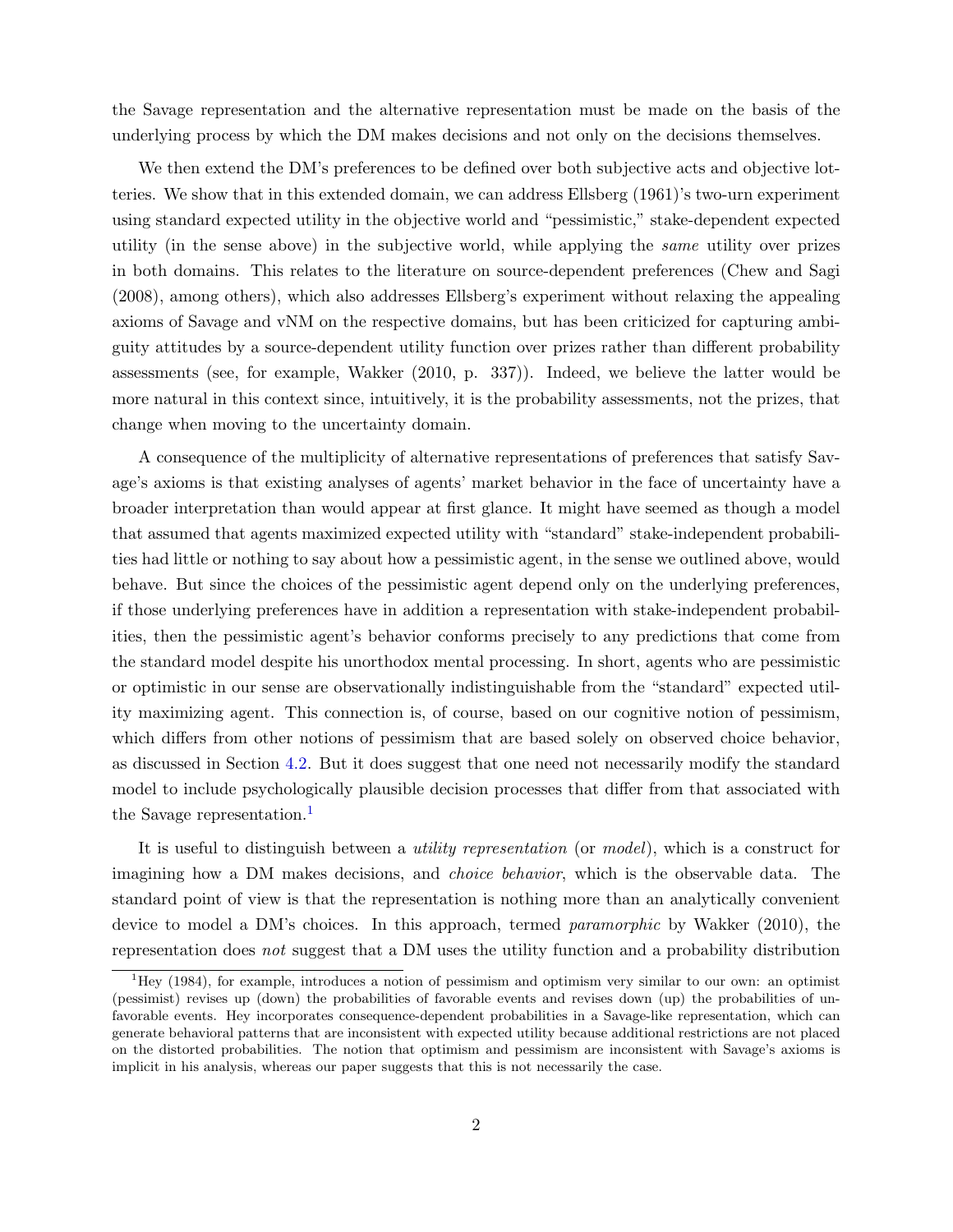to make choices. An alternative approach is that the models we employ should not only capture the choices agents make, but should match the underlying processes in making decisions. Wakker (2010) lays out an argument for this approach, which he terms homeomorphic. In his words, "we want the theoretical parameters in the model to have plausible psychological interpretations." This stance is also common in the behavioral economics literature, where mental processes and psychological plausibility are of particular interest.<sup>[2](#page-4-0),[3](#page-4-1)</sup>

It is sometimes productive to take the elements of the representation as actual entities in themselves. Consider a situation in which a DM may have little or no information about the relative likelihoods of outcomes associated with different choices she confronts. An (unbiased) expert who is informed about those likelihoods could determine which of the choices is best if he knew the DM's utility function. Through a sequence of questions about choices in a framework that the DM understands, the expert can, in principle, elicit the utility function, which can then be combined with the expert's knowledge about the probabilities associated with the choices in the problem at hand in order to make recommendations. Wakker (2008, 2010) and Karni (2009) treat problems of this type in the context of medical decision making. Under this point of view, it may be important to understand which representation is being elicited. If a DM had stake-dependent pessimistic beliefs but was assumed to have a "standard" Savage representation, the elicited utility function would exhibit greater risk aversion than the true utility function. Analogously, for an optimistic DM, the elicited utility function would exhibit less risk aversion than her true utility function.

The remainder of this paper is organized as follows. We lay out the model in Section [2](#page-5-0) and demonstrate how pessimistic and optimistic representations can be constructed. In Section [3](#page-9-0) we study the extension of the DM's preferences to both subjective acts and objective lotteries. Section [4](#page-11-0) discusses related work.

<span id="page-4-0"></span><sup>2</sup>A similar discussion appears in Karni (2011). Karni distinguishes between the definitional meaning of subjective probabilities, according to which subjective probabilities define the DM's degree of belief regarding the likelihood of events, and the measurement meaning, according to which subjective probabilities measure, rather than define, the DM's beliefs. That is, the DM's beliefs are cognitive phenomena that directly affect the decision-making process.

<span id="page-4-1"></span><sup>3</sup>As Dekel and Lipman (2010) note, a utility representation is, at minimum, useful for organizing our thoughts around the elements of that representation (e.g., in terms of probabilities, utilities, and expectations). They further argue that the "story" of a model is relevant and may provide a reason for preferring one model to the other, even if the two models predict the same choices. Saying that, Dekel and Lipman emphasize that while the story's plausibility (or lack thereof) may affect our confidence in the predictions of the model, it cannot refute or confirm those predictions; and that even if the story suggested by the representation is known to be false, it may still be valuable to our reasoning process.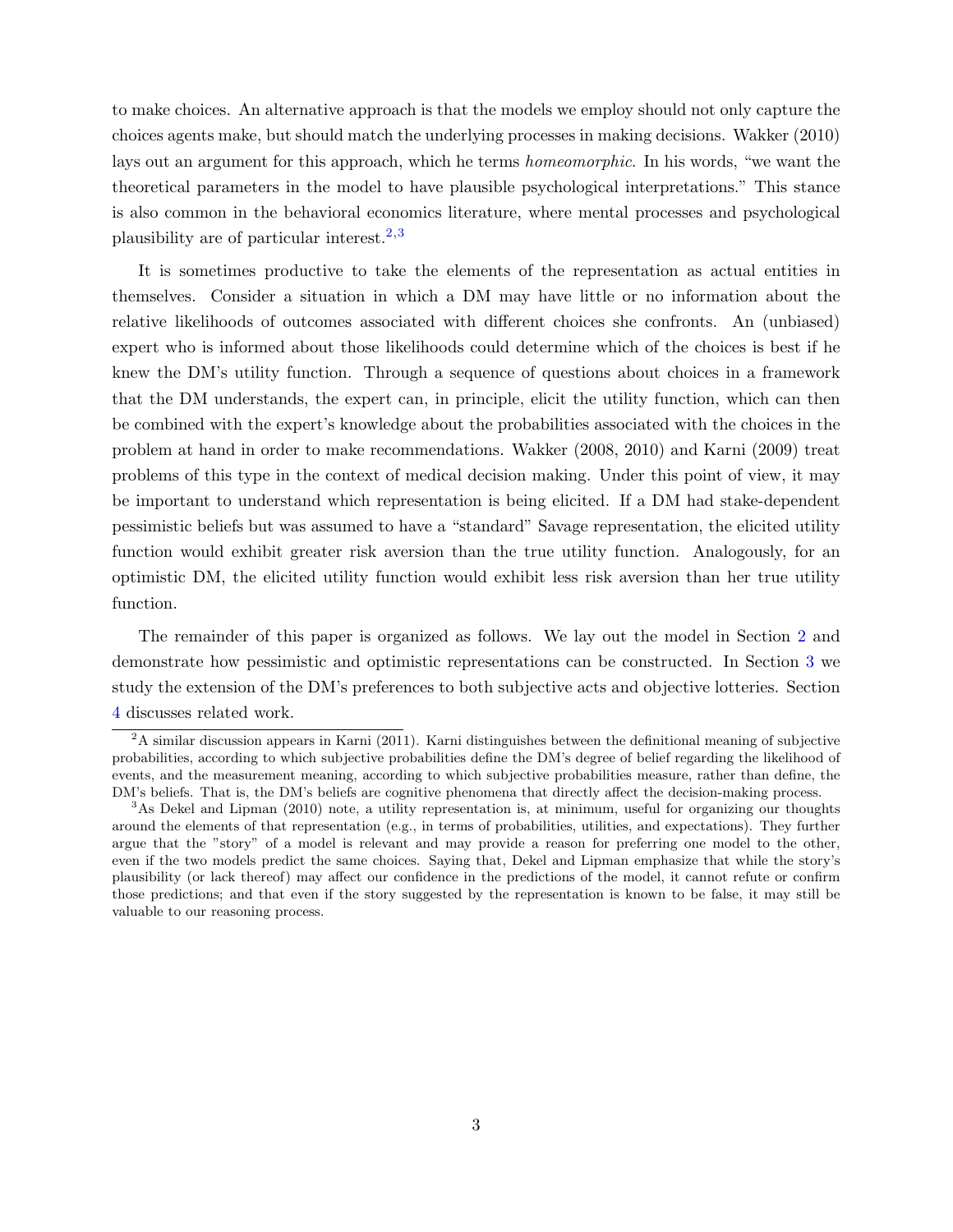# <span id="page-5-0"></span>2 Optimism, pessimism, and stake-dependent probabilities

#### 2.1 Two states of nature

There are two states of nature,  $s_1$  and  $s_2$ . Let  $X \subset \mathbb{R}$  be an interval of monetary prizes. Consider a DM whose preferences over the set of (Savage) acts satisfy Savage's axioms, and who prefers more money to less.<sup>[4](#page-5-1)</sup> Formally, an act is a function  $l: \{s_1, s_2\} \to X$ . For notational convenience, in the text we simply denote an act by an ordered pair of state contingent payoffs,  $x = (x_1, x_2)$ , where  $x_i$  is the payoff received in state *i*. Let  $v(x) = p_1u(x_1) + p_2u(x_2)$  represent the DM's preferences over acts. Here  $p = (p_1, p_2)$  is the subjective, stake-independent probability distribution.

We now consider a different representation of the same preferences, in which the probability distribution is *stake-dependent*: that is, the probability assigned to each state i is  $P_i(x; p)$ . We look for a representation  $\hat{v}$  of the form

<span id="page-5-2"></span>
$$
\hat{v}(x) = P_1(x; p) \hat{u}(x_1) + P_2(x; p) \hat{u}(x_2), \qquad (1)
$$

where  $P_2(x; p) = 1 - P_1(x; p)$ . Recall that  $\hat{v}$  and v represent the same preferences if and only if each is a monotonic transformation of the other. Consider a strictly increasing (and for simplicity, differentiable) function  $f : \mathbb{R} \to \mathbb{R}$ , and define  $\hat{v} = f \circ v$ . Then, we seek a probability distribution  $P(x; p)$  and a utility function over prizes  $\hat{u}$  such that [\(1\)](#page-5-2) is satisfied. By considering the case that the outcomes in the two states are the same (that is, the case of constant acts), note that [\(1\)](#page-5-2) implies that  $\hat{v}(z, z) = \hat{u}(z) = f(v(z, z)) = f(u(z))$  for all z. Then the desired representation [\(1\)](#page-5-2) simplifies to

$$
\hat{v}(x) = f(v(x)) = P_1(x; p) f(u(x_1)) + (1 - P_1(x; p)) f(u(x_2)).
$$

Solving for  $P_1(x; p)$ , we get

$$
P_1(x; p) = \frac{f(v(x)) - f(u(x_2))}{f(u(x_1)) - f(u(x_2))}
$$

for  $x_1 \neq x_2$ . Note that  $P_1(x; p)$  is always between zero and one because, by properties of expected utility,  $v(x)$  is always between  $u(x_1)$  and  $u(x_2)$ . As  $x_1 \rightarrow x_2$ ,  $P_1(x; p)$  converges to  $p_1$ . Naturally,  $P_2(x; p) := 1 - P_1(x; p)$ . When  $x_1 > x_2$ , the denominator of  $P_1(x; p)$  is positive. Thus, when f is convex, Jensen's inequality implies that

$$
P_1(x; p) \le \frac{p_1 f(u(x_1)) + (1 - p_1) f(u(x_2)) - f(u(x_2))}{f(u(x_1)) - f(u(x_2))} = p_1.
$$

The probability of the bigger prize is thus distorted down. Similarly, when  $f$  is concave, the

<span id="page-5-1"></span><sup>4</sup>Although Savage's original work applies only to the case where the state space is not finite, it has been shown how to derive a Savage-type representation when there are only a finite number of states (see, e.g., Wakker (1984) or Gul (1992)).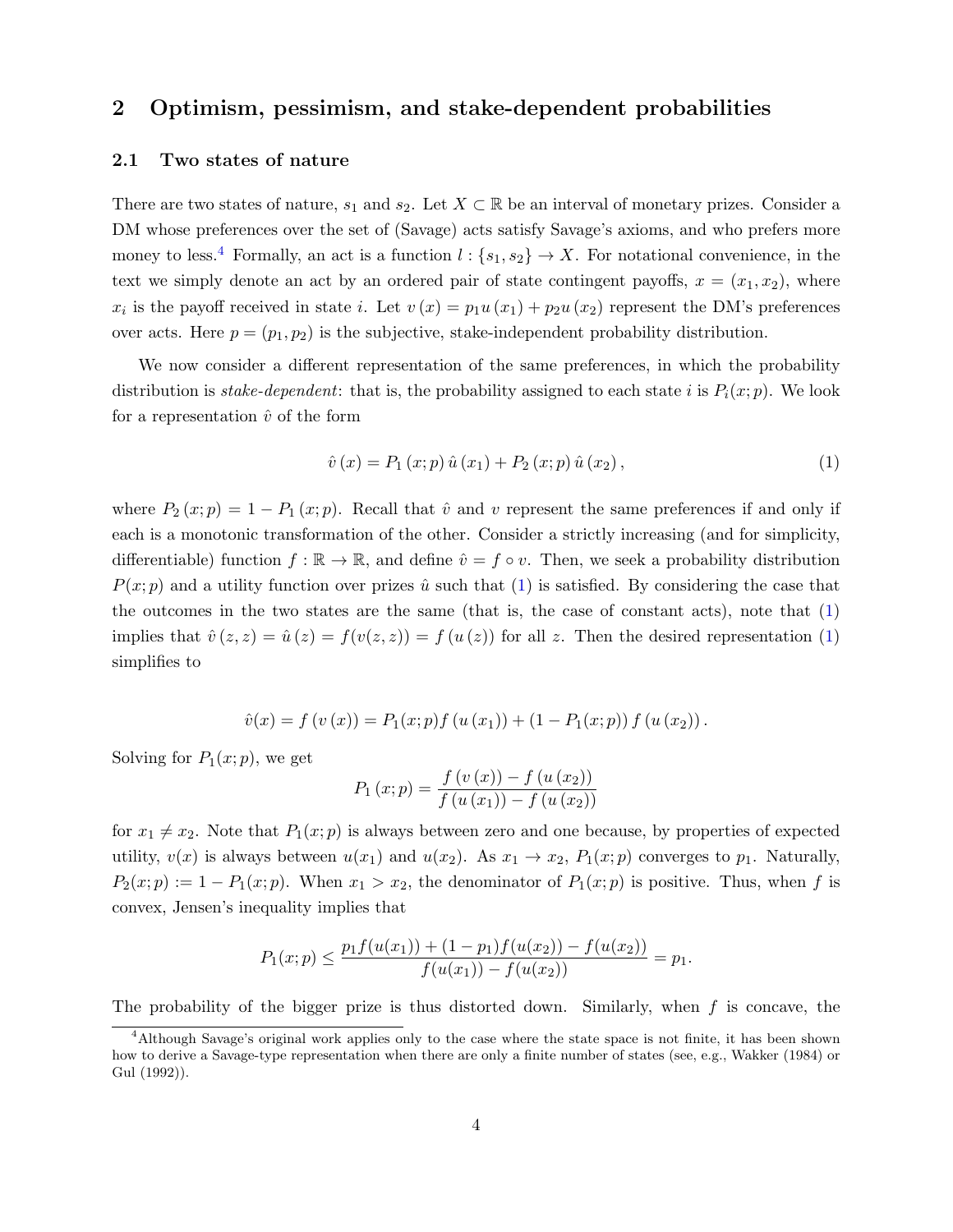probability of the bigger prize is distorted up. (An analogous characterization holds when  $x_2 > x_1$ : the probability of the smaller prize is distorted up when  $f$  is convex, and distorted down when  $f$  is concave). Stated differently, the pessimist holds beliefs that are first-order stochastically dominated by the standard Savage distribution, while the optimist holds beliefs that first-order stochastically dominate it.

For specific classes of convex and concave functions, we can say more. Without loss of generality, we assume for the proposition below that the utility level  $u(x)$  is positive for each  $x \in X$ .

<span id="page-6-1"></span>**Proposition 1.** Consider  $x_1 \neq x_2$  and the transformation  $f(z) = z^r$ . Then  $\frac{\partial P_i(x;p)}{\partial x_i} < 0$  for  $r > 1$ , and  $\frac{\partial P_i(x;p)}{\partial x_i} > 0$  for  $r \in (0,1).^5$  $r \in (0,1).^5$ 

The proof appears in the appendix. The case  $r = 1$  corresponds to the standard Savage formulation in which there is no stake-dependent probability distortion. When  $r > 1$ , the DM's probability assessments reflect a stronger notion of pessimism. The better the consequence in any state, the less likely he thinks that this state will be realized. In particular, improving the best outcome reduces his assessment of its probability (as in the example in the introduction). Similarly, making the worst outcome even worse increases his assessment of its probability. When  $r \in (0,1)$ the comparative statics are flipped. For the optimist, the better is the best outcome, the more likely the DM thinks it is; and the worse is the worst outcome, the less likely he thinks it is. By construction, however, choice behavior in either case is indistinguishable from that of a DM with a Savage-type representation.

**Remark 1.** Based on Aumann's 1971 exchange of letters with Savage (reprinted in Drèze (1987)), the following argument has often been used to point out that the Savage representation could have multiple state-dependent expected utility representations, leaving the (single) probability distribution ill-defined. Consider a Savage representation of the form  $p_1u(x_1) + p_2u(x_2)$ . Then for any  $\widehat{p}$ with the same support as p, this expression is equal to  $\hat{p}_1\hat{u}(x_1, s_1) + \hat{p}_2\hat{u}(x_2, s_2)$ , where  $\hat{u}(x_s, s) :=$  $p_su(x_s)$  $\widehat{\overline{p}_s}$  is a state-dependent utility function. This means that the Savage probability distribution is only unique under the assumption of state-independent utility. Notice that the same "multiplyand-divide" approach **cannot** be used to generate stake-dependent probabilities. To see this, fix a strictly positive utility function over prizes,  $\overline{u}$  and let  $\overline{p}(s,x_s) := \frac{p_s u(x_s)}{\overline{u}(x_s)}$ . While the expected utility  $p_1u(x_1) + p_2u(x_2)$  is the same as  $\overline{p}(s_1, x_1)\overline{u}(x_1) + \overline{p}(s_2, x_2)\overline{u}(x_2)$ , note that  $\overline{p}(s, x_s)$  is not a probability distribution unless we normalize it by  $\bar{p}(s_1, x_1) + \bar{p}(s_2, x_2)$ . However, that scaling factor is not a constant – it generically depends on the stakes in all states (that is, unless u is a scalar multiple of  $\overline{u}$ ). Therefore, the resulting utility representation no longer represents the same preferences as the original Savage representation.

<span id="page-6-0"></span><sup>&</sup>lt;sup>5</sup>One can find convex or concave functions outside this class for which the result does not hold. As an example, suppose  $f(z) = 3z^2 - z^3$  if  $z \in (0,1]$  and  $f(z) = -1 + 3z$  for  $z \in (1,\infty)$ , which is a convex function. For  $u(x) = x$ ,  $p = (1/2, 1/2), x_1 \in (0, 1)$  and  $x_2 = 1/4$ , notice that  $\frac{\partial P_1(x;p)}{\partial x_1} = \frac{1}{8} + \frac{27 + 18x_1}{44 + 16x_1(11 - 4x_1)} > 0$ .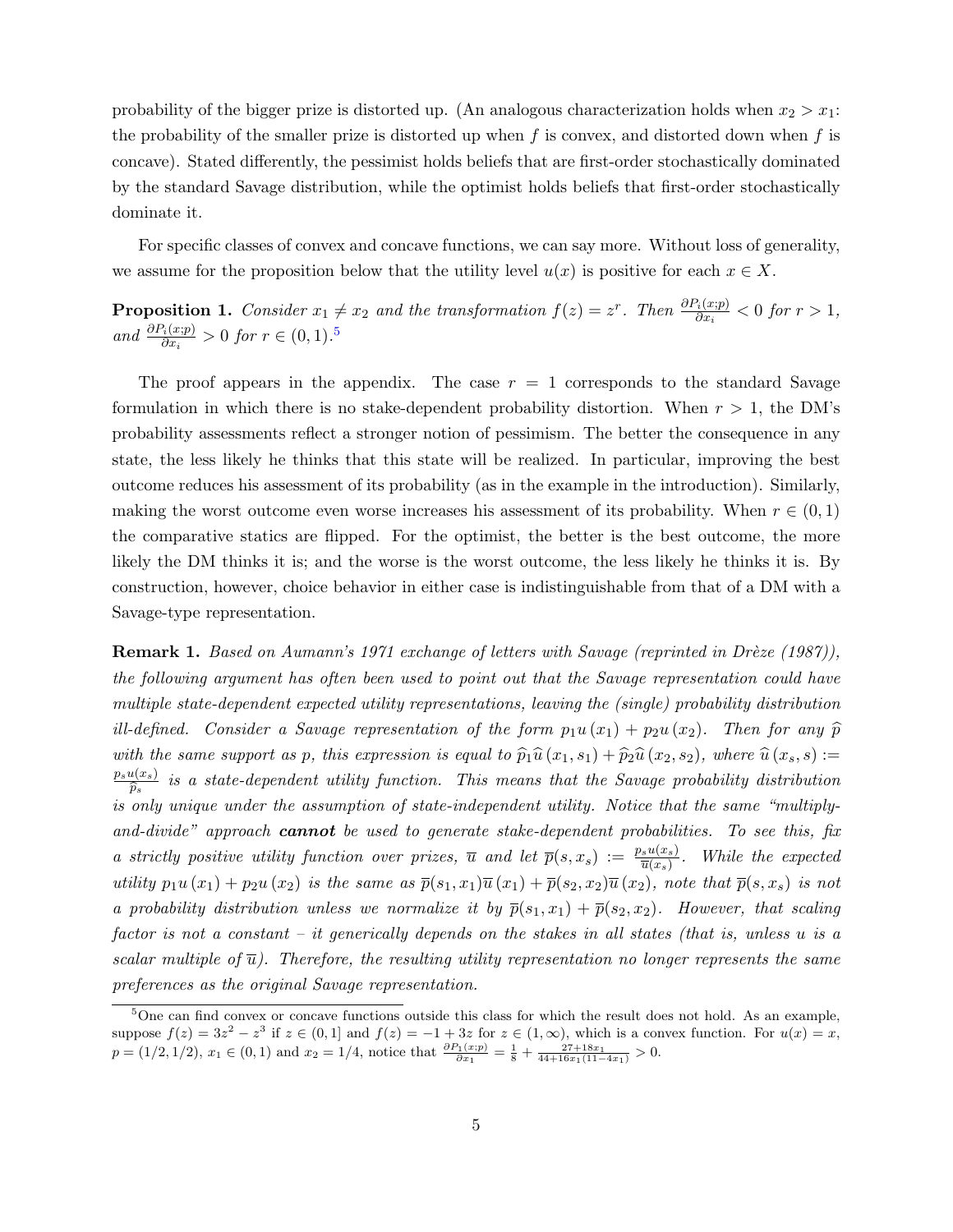#### <span id="page-7-1"></span>2.2 The general case

We have shown above how to construct a continuum of "expected utility" representations using distorted probabilities when there are two-states of nature. Under any of these representations, the certainty equivalent of each act is the same as that under the original Savage representation. While the computation of alternative representations is particularly simple in the two-state case, the multiplicity of representations does not depend on there being only two states. We next show this can be done for any finite number of states. $6$ 

Let  $S = \{s_1, ..., s_n\}$  be the set of states and let  $x = (x_1, ..., x_n) \in \mathbb{R}^n$  be an act, where  $x_i$ corresponds to the outcome in state  $s_i$ . Consider a Savage expected utility representation, with p the probability vector and u the utility function over prizes. We look for a stake-dependent probability distribution  $P(x; p)$  and a representation of the form

$$
\hat{v}(x) = \sum_{i=1}^{n} P_i(x; p)\hat{u}(x_i).
$$
 (2)

For  $\hat{v}$  to represent the same preferences as the Savage expected utility function v, there must exist an increasing transformation f such that  $\hat{v} = f \circ v$ . As before, this implies that

$$
\hat{v}(x) = f(v(x)) = \sum_{i=1}^{n} P_i(x; p) f(u(x_i)).
$$
\n(3)

Including the above equation and the obvious restriction that  $\sum_{i=1}^{n} P_i(x; p) = 1$ , we have two equations with n unknowns. While this sufficed for a unique solution (given u and  $\hat{u}$ ) in the case  $n =$ 2, when  $n \geq 3$  there will generally be many ways to construct a probability distortion, corresponding to different ways a DM might allocate weight to events. More specifically, for an act x, let  $ce(x; u, p)$ be the certainty equivalent of x given a utility function  $u(\cdot)$  and a probability distribution p:  $u(ce(x; u, p)) = \sum_{i=1}^{n} p_i u(x_i)$ . Consider a transformation f which is convex (concave). Since  $f \circ u$ is less risk averse than u,  $ce(x; f \circ u, p) > ce(x; u, p)$  whenever x is non-degenerate (the reverse inequality holds if  $f$  is concave). We define

$$
\mathcal{P}(x, p, u, f) = \left\{ q \in [0, 1]^n : \sum_{i=1}^n q_i = 1 \text{ and } ce(x; f \circ u, q) = ce(x; u, p) \right\}
$$

to be the set of probability distributions with the property that for any  $q \in \mathcal{P}(x, p, u, f)$ , the certainty equivalent of  $f \circ u$  with respect to the lottery q equals that of u with respect to the Savage distribution p. Thus  $\mathcal{P}(x, p, u, f)$  is the set of probability distributions that for the given prizes yield expected utility equal to the certainty equivalent, that is, the indifference curve in the space of probabilities that corresponds to that expected utility. Figure [1a](#page-8-0) illustrates this with the Machina-Marschak triangle for the case  $n = 3$  (the probability of the highest prize  $x_3$  is on the vertical axis and the probability of the worst prize  $x_1$  is on the horizontal axis). The line  $\mathcal{P}(x, p, u, f)$  is

<span id="page-7-0"></span> ${}^{6}$ Alternatively, it can be done for simple (finite support) acts on a continuum state space.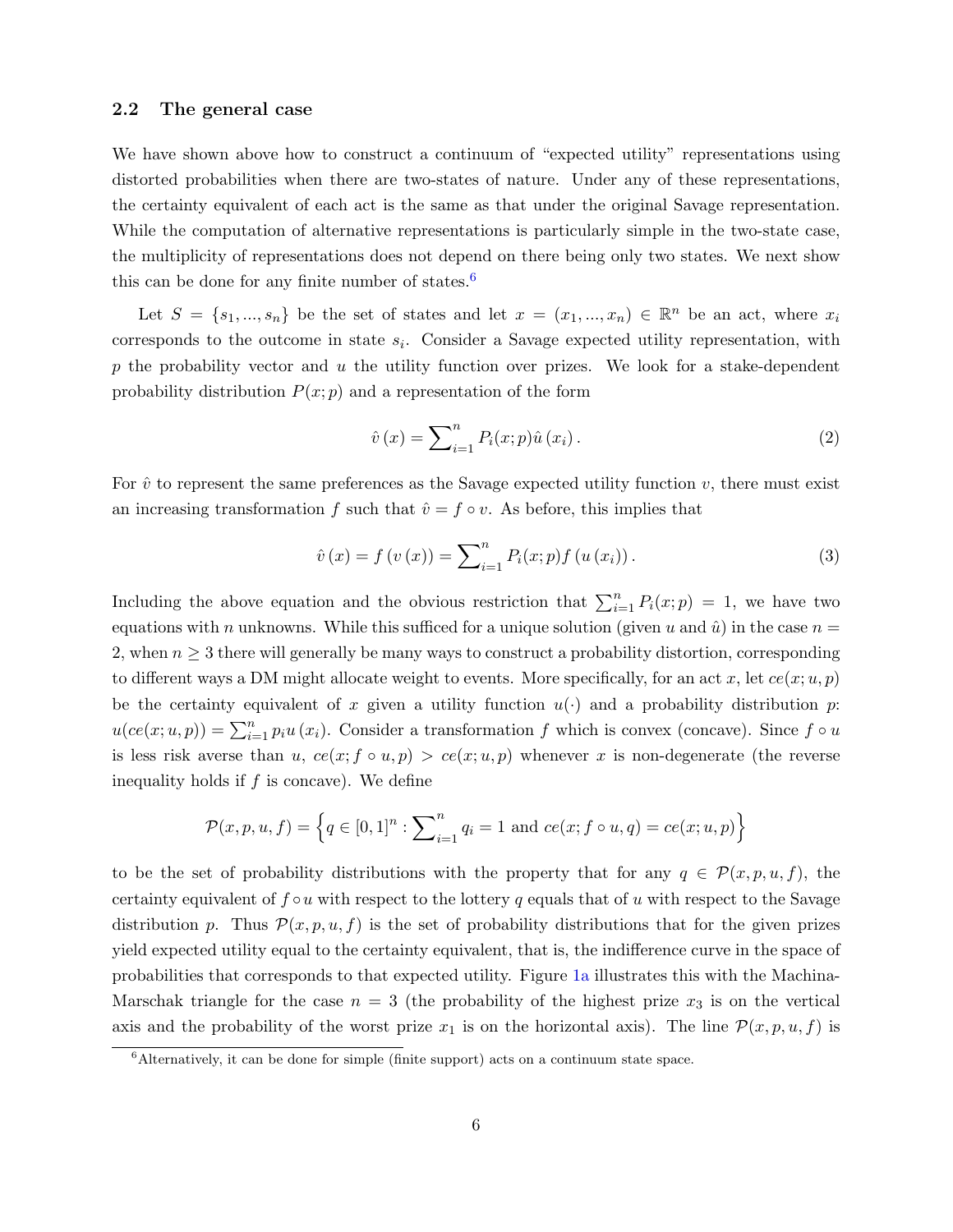<span id="page-8-0"></span>

Figure 1: Constructing a pessimistic representation in the case  $n = 3$ . In the figures,  $x_3 > x_2 > x_1$ . The x-axis represents  $p_1$ , the y-axis represents  $p_3$ , and  $p_2 = 1 - p_1 - p_3$ .

the set of probabilities for which expected utility is equal to  $ce(x; u, p)$ , and must pass through a point lying below p. Otherwise, the certainty equivalent of p under  $f \circ u$  would be higher than the certainty equivalent under u. The distortions in the bolded portion of  $\mathcal{P}(x, p, u, f)$  in Figure [1a](#page-8-0) are pessimistic: they lie southeast of p on the indifference curve  $\mathcal{P}(x, p, u, f)$ , and are thus both first-order stochastically dominated by p and deliver the same certainty equivalent under  $f \circ u$  as does the Savage representation.

As is apparent from the figure, there are multiple ways to select a pessimistic probability distortion. We will demonstrate one simple mapping from acts to pessimistic beliefs. For any two probability distributions q, q' over S, let  $d(q, q')$  be the Euclidean distance between them:

$$
d(q, q') = \sqrt{\sum_{i=1}^{n} (q_i - q'_i)^2}.
$$

We associate with any act the probability distribution in  $\mathcal{P}(x, p, u, f)$  that is of minimal distance to the Savage distribution p:

<span id="page-8-2"></span>
$$
P(x; p) = \underset{q \in \mathcal{P}(x, p, u, f)}{\arg \min} d(p, q). \tag{4}
$$

This mapping is illustrated in Figure [1b](#page-8-0) for the case  $n = 3$  and convex f. Note that the Savage distribution p first-order stochastically dominates  $P(x; p)$ . This property is true for any convex  $f<sup>7</sup>$  $f<sup>7</sup>$  $f<sup>7</sup>$  It can be analogously shown that for any concave f (the case of optimism), the probability

<span id="page-8-1"></span><sup>&</sup>lt;sup>7</sup>This can be shown geometrically. Fix any act  $x$  and consider a Machina-Marschak triangle oriented as before. Given the orientation of the triangle, the slope of the line  $\mathcal{P}(x, p, u, f)$  is positive. Consequently, if we draw both the vertical line from p down to  $\mathcal{P}(x; p, u, f)$ , as well as the horizontal line passing through p, the angle formed between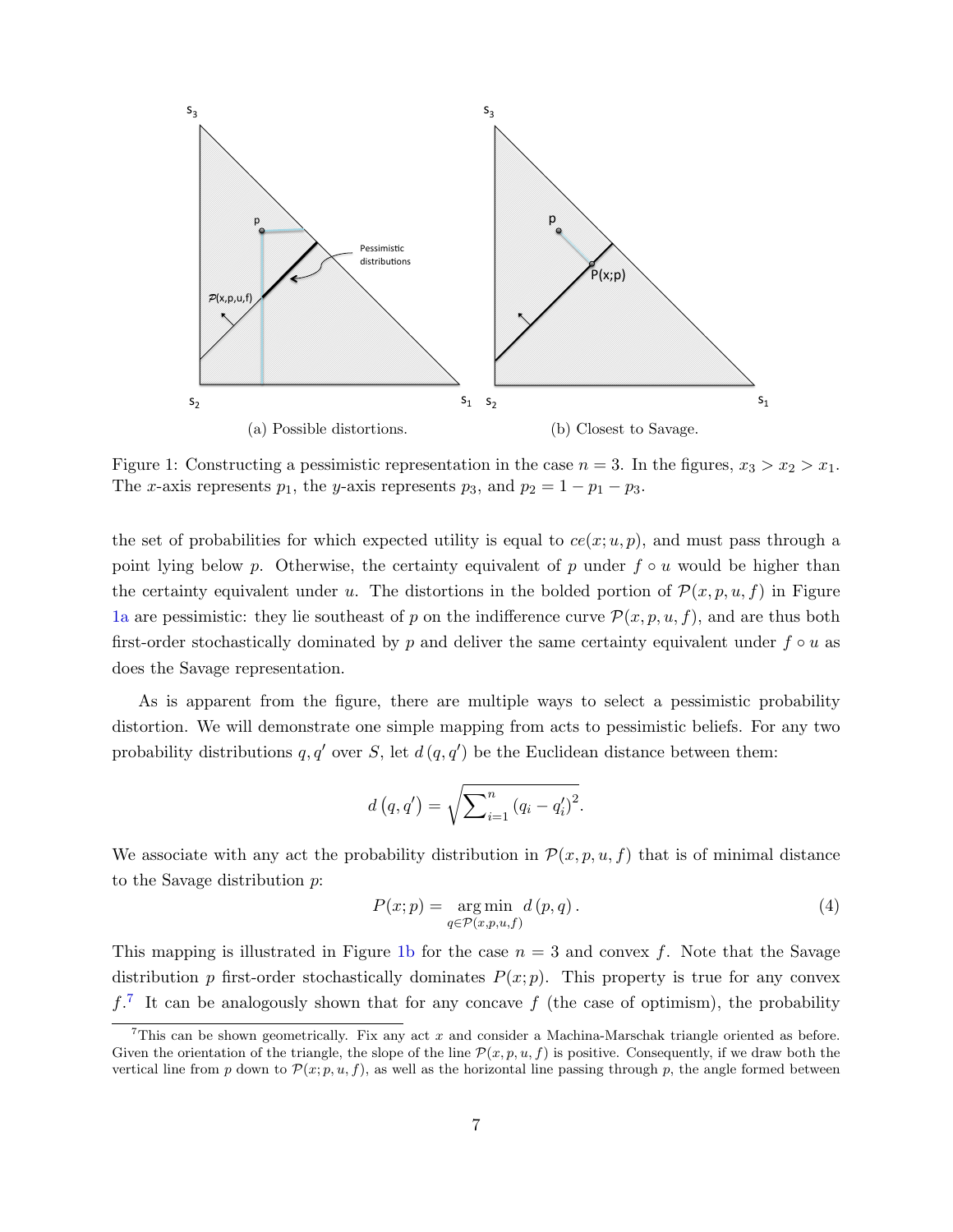distribution  $P(x; p)$  constructed according to [\(4\)](#page-8-2) will first-order stochastically dominate the Savage distribution p. The argument above is valid independently of the ranking of the three prizes, that is,  $P(x; p)$  is a continuous function of the act. Different rankings generate different indifference curves, but a pessimist will always shift weight (relative to Savage) towards bad states, and the optimist will always shift weight towards good states. The argument also holds for any finite number of states n.

## <span id="page-9-0"></span>3 Risky lotteries and uncertain acts

Consider a DM who is faced with choice objects, some of which are lotteries with objective probabilities and others that are subjective acts as in Savage. Suppose the DM's preferences are defined over the union of  $\mathcal{L}^1$ , the set of (purely objective) simple lotteries over the set of prizes X, and F, the set of (purely subjective) Savage acts over  $X$ . On the subdomain of subjective acts, the DM satisfies the axioms of Savage, leading to a subjective expected utility representation with Bernoulli function  $v$  and probability distribution  $p$ . On the subdomain of objective lotteries, the DM satisfies the axioms of vNM, leading to an expected utility representation with Bernoulli function  $u$ . Each of the two subdomains contains deterministic outcomes: for any outcome  $x \in X$ , F contains the constant act that gives x in every state, and  $\mathcal{L}^1$  contains the lottery that gives x with probability 1. It is natural to assume that the DM is indifferent between these two objects. More formally, suppose the DM's preferences  $\succeq$  are defined over the domain  $\Psi = \mathcal{L}^1 \cup \mathcal{F}$ .<sup>[8](#page-9-1)</sup> The assumptions above imply that for any  $\xi \in \Psi$ , there is an increasing transformation h such that the DM's preferences over the domain  $\Psi$  are represented by

<span id="page-9-2"></span>
$$
U(\xi) = \begin{cases} h\left(\sum_{x} \pi(x) u(x)\right) & \text{for } \xi = \pi \in \mathcal{L}^1 \\ \sum_{s} p_s v(l(s)) & \text{for } \xi = l \in \mathcal{F} \end{cases}, \text{ where } h(u(x)) = v(x) \text{ for all } x \in X. \tag{5}
$$

To discuss ambiguity aversion in the context of Equation [\(5\)](#page-9-2), consider the hypothetical two-urn experiment introduced by Ellsberg (1961). There are two urns each containing 100 balls which could be black or red. The composition of Urn 1 (the ambiguous urn) is unknown. Urn 2 (the risky urn) contains exactly 50 red and 50 black balls. The DM can bet on the color of the ball drawn from an urn. Ellsberg predicts that given either urn, most people would be indifferent between betting on either red or black – indeed, by symmetry, it is reasonable to assume that the two

each of these lines and the indifference curve  $\mathcal{P}(x;p,u,f)$  is less than 90°. Thus, the point  $P(x;p)$  for which the line between p and  $P(x; p)$  is exactly 90° must lie to the southeast of p (if it exists; otherwise the closest point is on the boundary of the triangle, southeast of p).

<span id="page-9-1"></span><sup>&</sup>lt;sup>8</sup>Note that this domain is essentially a strict subset of the domain of Anscombe and Aumann (1963), in which the outcome of an act in every state is an objective lottery. This domain is similar to the one used in Chew and Sagi (2008). Using their language, the sets  $\mathcal{L}^1$  and  $\mathcal F$  can be thought of as two different sources of uncertainty, on which the DM's preferences may differ. This domain allows us to talk about ambiguity while abstracting from the multistage feature of Anscombe and Aumann (1963)'s model.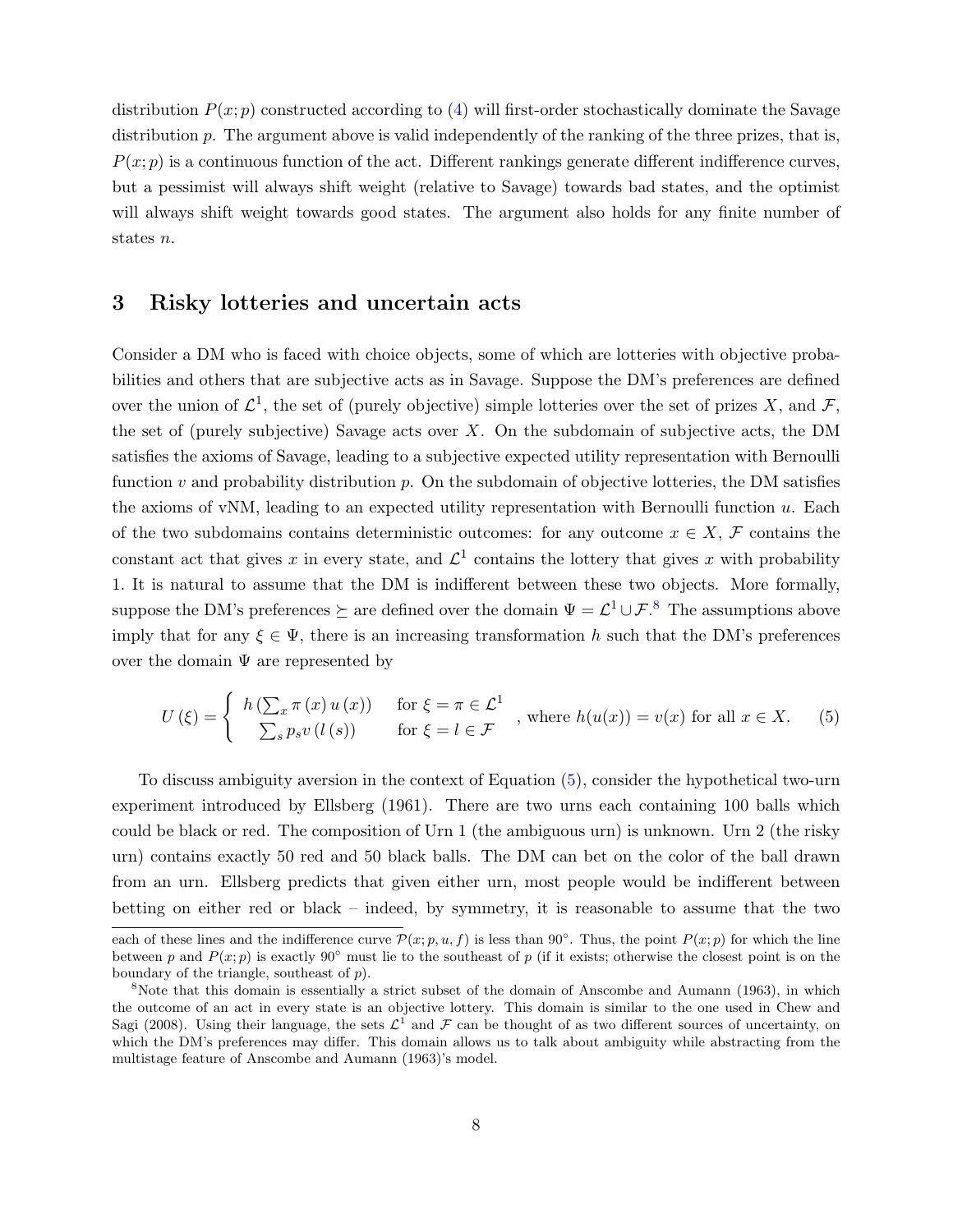colors are equally likely in Urn 1. Yet, he predicts that people would prefer bets based on Urn 2 to corresponding bets based on Urn 1, because they would prefer knowing the exact probability distribution. For a DM with a representation of the form [\(5\)](#page-9-2), such a preference occurs if and only if v is more concave than u (as seen using Jensen's inequality).<sup>[9](#page-10-0),[10](#page-10-1)</sup>

Note that it is impossible to keep u and v the same without assuming ambiguity neutrality, as preferences are entirely characterized by the utility for prizes under the conventions of the expected utility representation. A natural focal point, however, is for the DM's utility over prizes (which captures his tastes for the ultimate outcomes) to be consistent across the objective and subjective domains; that is,  $u = v$ . Simply put, the prizes are the same in both domains; it is only the probabilities that differ in the two situations.

Our model, on the other hand, may attribute the DM's ambiguity aversion (in the sense of preferring bets on the risky urn to bets on the ambiguous urn) to pessimistic probability assessments, rather than a change in his utility for prizes. Indeed, observe that if  $U(\cdot)$  in Equation [\(5\)](#page-9-2) represents the DM's preferences, so does  $\hat{U} = h^{-1} \circ U$ . If  $v = h \circ u$ , where h is concave, we apply our previ-ous results of Section [2](#page-5-0) using the *convex* transformation  $h^{-1}$ . That is, there exists a pessimistic, stake-dependent probability distribution  $P(\cdot; p)$  that is first-order stochastically dominated by the Savage distribution p, such that the utility representation  $\hat{U} = h^{-1} \circ U$  may be written as

$$
\widehat{U}(\xi) = \begin{cases}\n\sum_x \pi(x) u(x) & \text{for } \xi = \pi \in \mathcal{L}^1 \\
\sum_s P_s(\xi; p) u(l(s)) & \text{for } \xi = l \in \mathcal{F}\n\end{cases}
$$

.

Analogously, if a DM is discovered to be "ambiguity loving, "then he may be viewed as an optimist using the same utility function over prizes in both domains. Much in the same way that probabilities are identified under Savage's convention of state-independent utility for prizes (as discussed in Remark 1), we may detect the presence of optimism or pessimism under the convention of *source*independent utility for prizes. In that sense, our approach is different than that of Chew and Sagi (2008), who also use source-dependent expected utility on a similar domain to address ambiguity aversion. In their work, ambiguity aversion is captured by the source-dependent curvature of the utility for prizes. $^{11}$  $^{11}$  $^{11}$ 

<span id="page-10-0"></span><sup>&</sup>lt;sup>9</sup>To see this, observe that by applying  $h^{-1}$ ,  $\hat{U}(\xi) = \begin{cases} h^{-1} \sum_x \pi(x) u(x) & \text{for } \xi = \pi \in \mathcal{L}^1 \\ h^{-1} \left( \sum_{s} p_s h(u(l(s))) \right) & \text{for } \xi = l \in \mathcal{F} \end{cases}$  $h^{-1}\left(\sum_{s}^{+\infty}p_{s}h(u\left(l(s)\right))\right)$  for  $\xi = l \in \mathcal{F}$ , also represents the DM's preferences. For acts and lotteries with two possible outcomes as in Ellsberg's example, and for which

<span id="page-10-1"></span> $\pi(x) = p_s = \frac{1}{2}$  for every x, s, a direct application of Jensen's inequality says that  $\sum_x \frac{1}{2}u(x) > h^{-1}(\sum_s \frac{1}{2}h(u(l(s))))$ for all prizes  $x, l(s)$  if and only if  $h^{-1}$  is convex, which in turn holds if and only if v is a concave transformation of u.  $10$ This also corresponds to Ghirardato and Marinacci's (2002) definition of ambiguity aversion. According to their definition, the DM is more risk averse in uncertain settings than in objective settings if there exists a probability

distribution p over S, such that for all  $\pi \in \mathcal{L}^1$  and  $l \in \mathcal{F}$ ,  $l \succeq \pi$  implies that  $\mu_{l,p} \succeq \pi$ , where  $\mu_{l,p}$  is the objective lottery under which the prize  $l(s)$  is received with probability  $p(s)$ . The intuition behind this axiom is that if the DM prefers an act to a given lottery, it would also be better to simply receive that "act" with the objective probabilities that would ultimately be specified by the Savage distribution.

<span id="page-10-2"></span> $11$ The idea of capturing attitude towards ambiguity entirely through the utility function also appears in Klibanoff et al. (2005) and Ergin and Gul (2009), among others.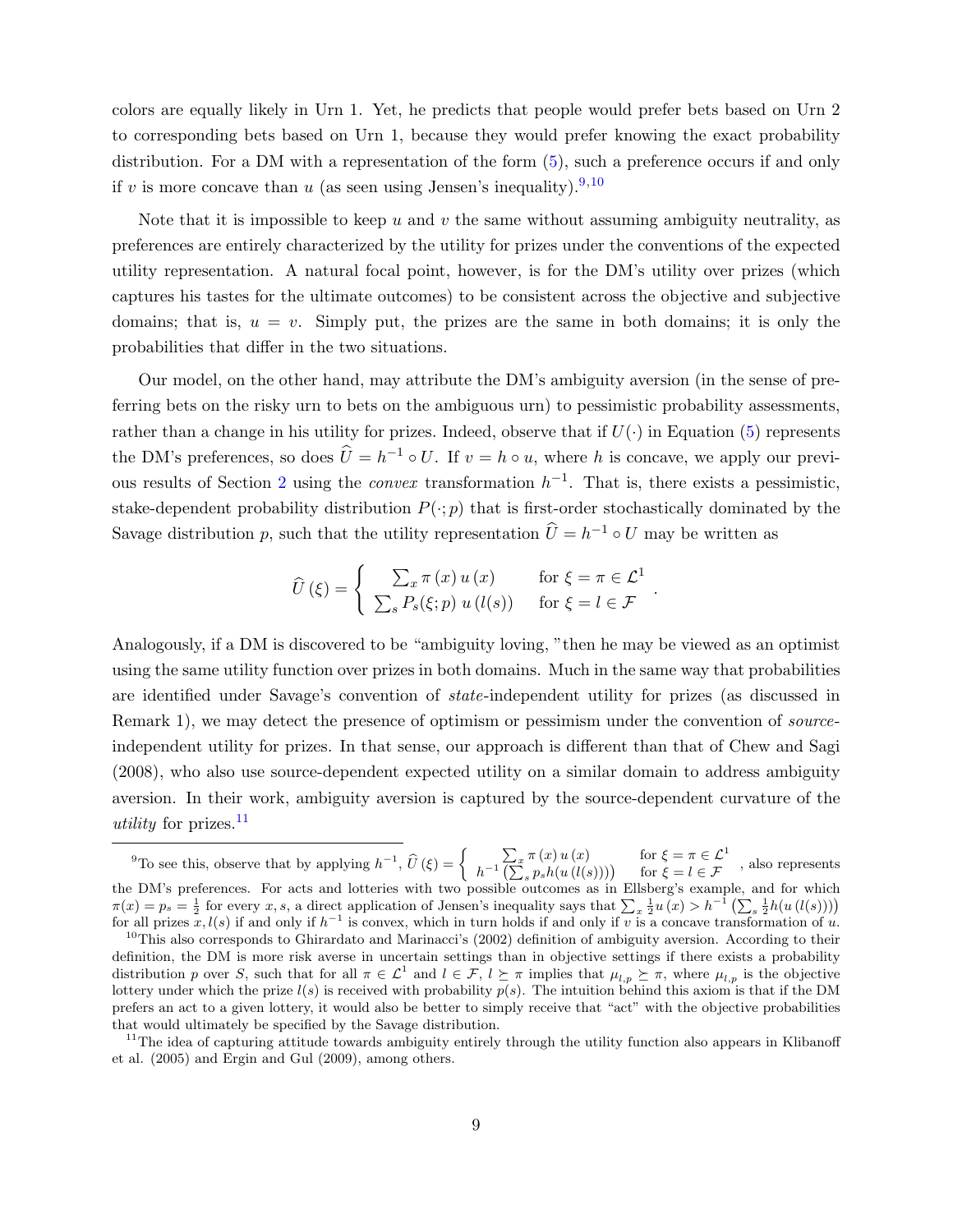In principle, one may be able to use preferences on objective lotteries and subjective acts to determine whether a DM distorts probabilities, and suggest a comparative measure of pessimism. For example, take two decision makers with identical Savage preferences over subjective acts, that is, both individuals admit a Savage representation  $\langle v, p \rangle$ . However, they have different preferences over objective lotteries, with utility over prizes  $u_1$  and  $u_2$ , respectively. Under the model above, each DM distorts probabilities differently, with DM<sub>i</sub>'s distortion function  $f_i$  given by  $u_i \circ v^{-1}$ . If  $f_1$ is more convex than  $f_2$  – or equivalently,  $u_1$  is more convex than  $u_2$  – then DM<sub>1</sub> is more pessimistic than  $DM_2$ . To illustrate using our minimum-distance example from Section [2.2](#page-7-1) (see Equation  $(4)$ ), define the level of pessimism of  $DM_i$  as min  $q \in \mathcal{P}(x,p,v,f_i)$  $d(p, q)$ , that is, the minimum distance between Savage's  $p$  and the point in the simplex that generates the same preferences given  $DM_i$ 's distortion function  $f_i$ . Observe that  $u_1$  is more convex than  $u_2$  iff  $\min$  $\min_{q \in \mathcal{P}(x, p, v, f_1)} d(p, q) > \min_{q \in \mathcal{P}(x, p, v, f_2)} d(p, q)$  for any vector of prizes x. If  $u_i = v$ , that is, if the Savage and the vNM utility functions coincide, then  $DM_i$  is not pessimistic. This is in line with the idea that the Ellsberg paradox captures the relative, not absolute, extent of pessimism in the uncertainty domain versus the risk domain; see, for example, Wakker (2010, Chapter 11).

This argument, however, presumes that the DM takes the probabilities of objective lotteries at face value. Her choices will depend on the likelihoods in her mind of getting the various prizes. She may well think "I'm very unlikely to get the \$100 if I take the gamble - I never win anything." There is no compelling reason to believe that a pessimistic or optimistic DM's mental assessment of the likelihood of an event can be controlled by arguing what the DM "should" believe.

# <span id="page-11-0"></span>4 Discussion and related literature

#### 4.1 Stake-dependent probabilities in other models

While our approach differs from that taken by other researchers, it is quite standard in the literature on ambiguity aversion to model the DM as though he evaluates outcomes according to expected utility, with an unvarying utility function and a probability distribution that depends on the outcome being evaluated. Consider, for example, one of the most widely known models of decision making under uncertainty, the maxmin expected utility with non-unique prior model of Gilboa and Schmeidler (1989). In their model, the DM behaves as though there is a set of possible probabilities that can be used, along with a fixed utility function, to compute the expected utility of any act. For any act, the probability used is the one that yields the lowest expected utility among those in their set. If the set of possible probabilities is a singleton, their model reduces to the standard model with stake-independent probabilities. A DM who is uncertain about the exact probability distribution to use (that is, a DM for whom the set of possible probabilities is not a singleton), will use probabilities that typically vary with the act in question. This is illustrated in Figure [2,](#page-12-1) where the shaded region is the set of probabilities the DM thinks possible. Orienting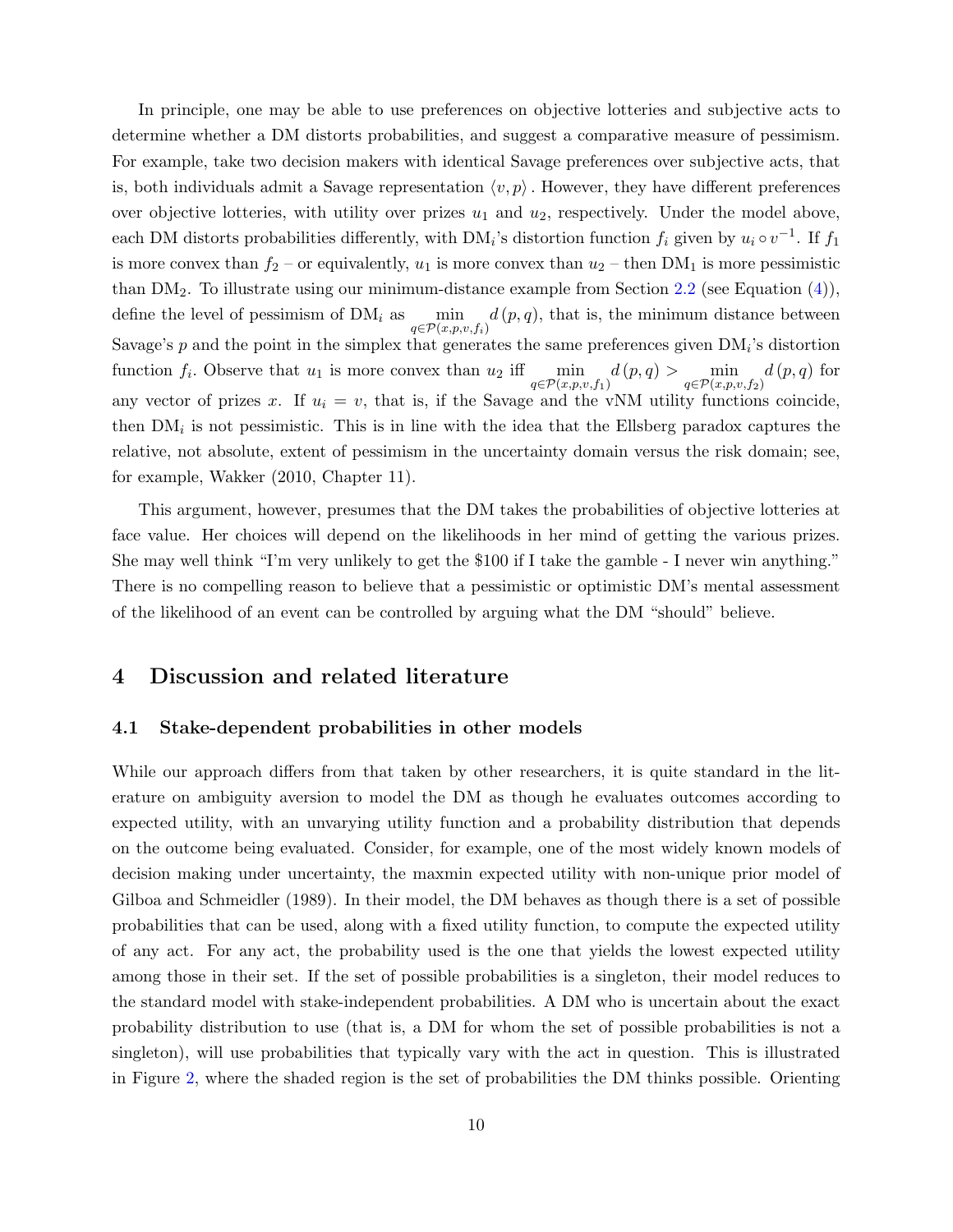<span id="page-12-1"></span>

Figure 2: The indifference curve through the probability distribution that minimizes expected utility when  $x_1 < x_2 < x_3$ , as in Gilboa and Schmeidler (1989). If the indifference map becomes steeper (e.g., if  $x_3$  decreases), then the distribution moves from q to a point further up the boundary of the probability set.

the Machina-Marschak triangle as before, with  $x_3 > x_2 > x_1$ , the probability that minimizes the expected utility over that set is  $q$ . If the prize  $x_3$  decreases, the indifference map becomes steeper and the probability that minimizes expected utility over the same shaded set moves up along the boundary. Observe that when there are at least three states and the set of probabilities the DM thinks possible is strictly convex, there will be a continuous function that assigns to each act a unique, stake-dependent probability which the DM uses to compute expected utility, just as is the case with the "least distance" mapping described in the previous section.

Thus, both the maxmin expected utility model of Gilboa and Schmeidler (1989) and our model capture the choice behavior of agents who adapt the probability used in the expected utility calculation to the outcome being evaluated. There is, of course, a major difference between the two models: the choices of agents who employ the maxmin method of choosing probabilities will typically violate Savage's axioms on the subjective domain, while ours satisfy those axioms by construction. The consequence, of course, is that the maximin expected utility model can generate behavior that cannot arise in our model.

#### <span id="page-12-0"></span>4.2 Behavioral notions of optimism and pessimism

In this paper we discuss a cognitive notion of optimism and pessimism. A number of papers discuss optimism and pessimism as behavioral phenomena that are incompatible with expected utility. Wakker (1990), for example, defines pessimism through behavior (similarly to uncertainty aversion) and shows that within the rank-dependent expected utility (RDU) model, pessimism (optimism) holds if greater decision weights are given to worse (better) ranks. (See also Wakker (2001)). In con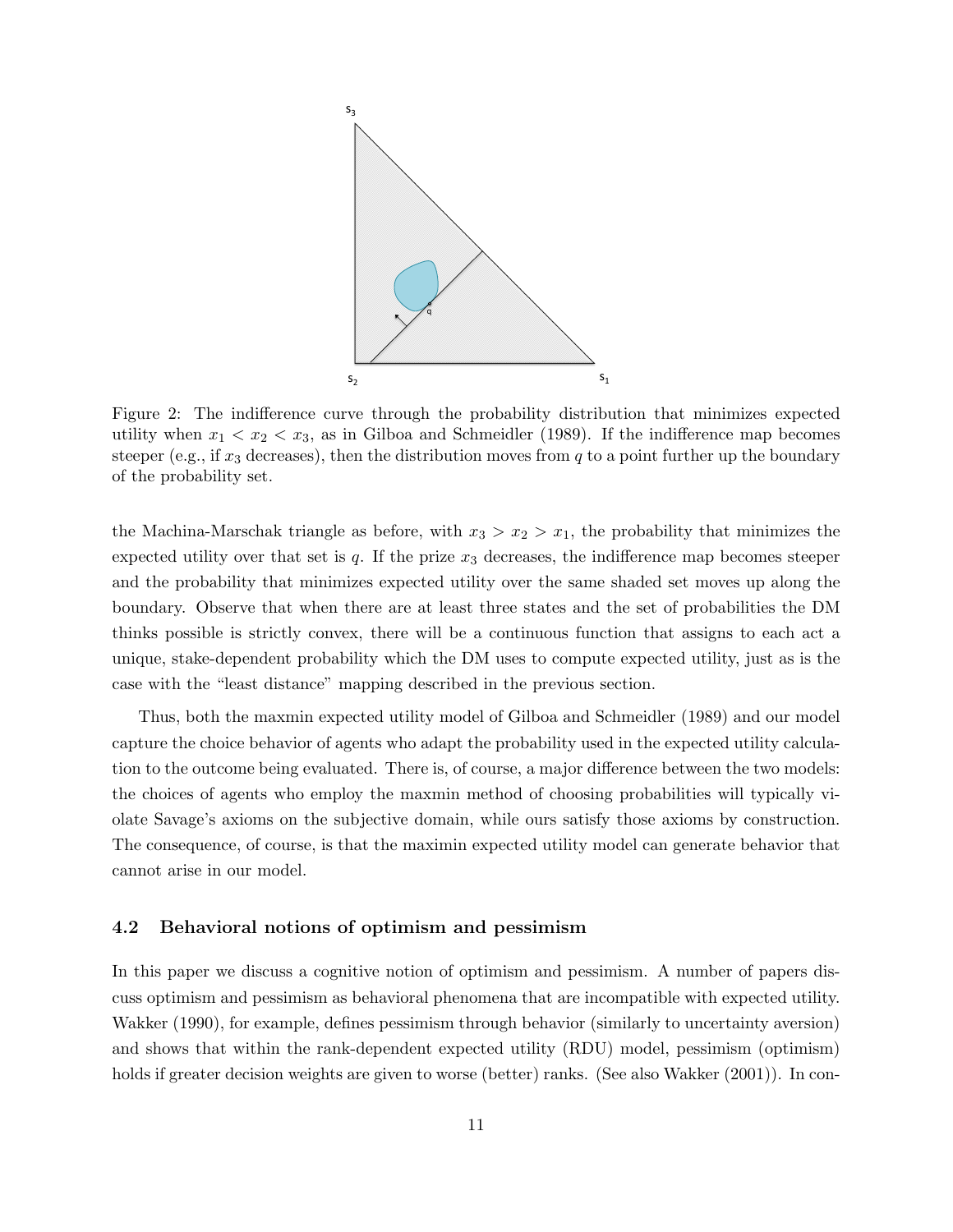trast to our model, in Wakker's model changes in outcomes affect decision weights only when ranks change. Two recent papers also investigate behavioral notions of pessimism. Using the Anscombe and Aumann (1963) framework, Dean and Ortoleva (2012) suggest a generalized notion of hedging, which captures pessimism and applies to both objective risk and subjective uncertainty. Gumen, Ok, and Savochkin (2012) introduce a new domain which allows subjective evaluations of objective lotteries. They use their framework to define a general notion of pessimism for objective lotteries in a way reminiscent of uncertainty aversion for subjective acts. Their definition of pessimism is not linked to any specific functional form and hence applies to a broader class of preferences than just the RDU (as in Wakker). It also can incorporate stake-dependent probabilities.

#### 4.3 Other related literature

The observation that the Savage-type representation and the optimist (or pessimist) can support the same underlying preferences, and hence cannot be distinguished by simple choice data, is related to general comments about model identification. In a series of papers, Karni (2011 and references therein) points out that the identification of probabilities in Savage's model rests on the (implicit) assumption of state-independent utility, and proceeds to propose a new analytical framework within which state independence of the utility function has choice-theoretic implications.<sup>[12](#page-13-0)</sup> In the context of preference over menus of lotteries, Dekel and Lipman (2011) point out that a stochastic version of Gul and Pesendorfer (2001)'s temptation model is observationally equivalent to a random Strotz model. Chatterjee and Krishna (2009) show that a preference with a Gul and Pesendorfer (2001) representation also has a representation where there is a menu-dependent probability that the choice is made by the tempted (the "alter-ego") self, and otherwise the choice is made by the untempted self. Spiegler (2008) extends Brunnermeier and Parker's (2005) model of optimal expectations by adding a preliminary stage to the decision process, in which the DM chooses a signal from a set of feasible signals. Spiegler establishes that the DM's behavior throughout the two-stage decision problem, and particularly his choices between signals in the first stage, is indistinguishable from those of a standard DM who tries to maximize the expectation of some state-dependent utility function over actions. In the context of preferences over acts, Strzalecki (2011) shows that for the class of multiplier preferences, there is no way of disentangling risk aversion from concern about model misspecification. Consequently, he points out that "...policy recommendations based on such a model would depend on a somewhat arbitrary choice of the representation. Different representations of the same preferences could lead to different welfare assessments and policy choices, but such choices would not be based on observable data." Some of the papers above suggest additional choice data that is sufficient to distinguish between the models. We emphasize that our goal in this

<span id="page-13-0"></span> $12$ Grant and Karni (2005) argue that there are situations in which Savage's notion of subjective probabilities (which is based on the convention that the utilities of consequences are state-independent) is inadequate for the study of incentive contracts. For example, in a principal-agent framework, misconstrued probabilities and utilities may lead the principal to offer the agent a contract that is acceptable yet incentive incompatible.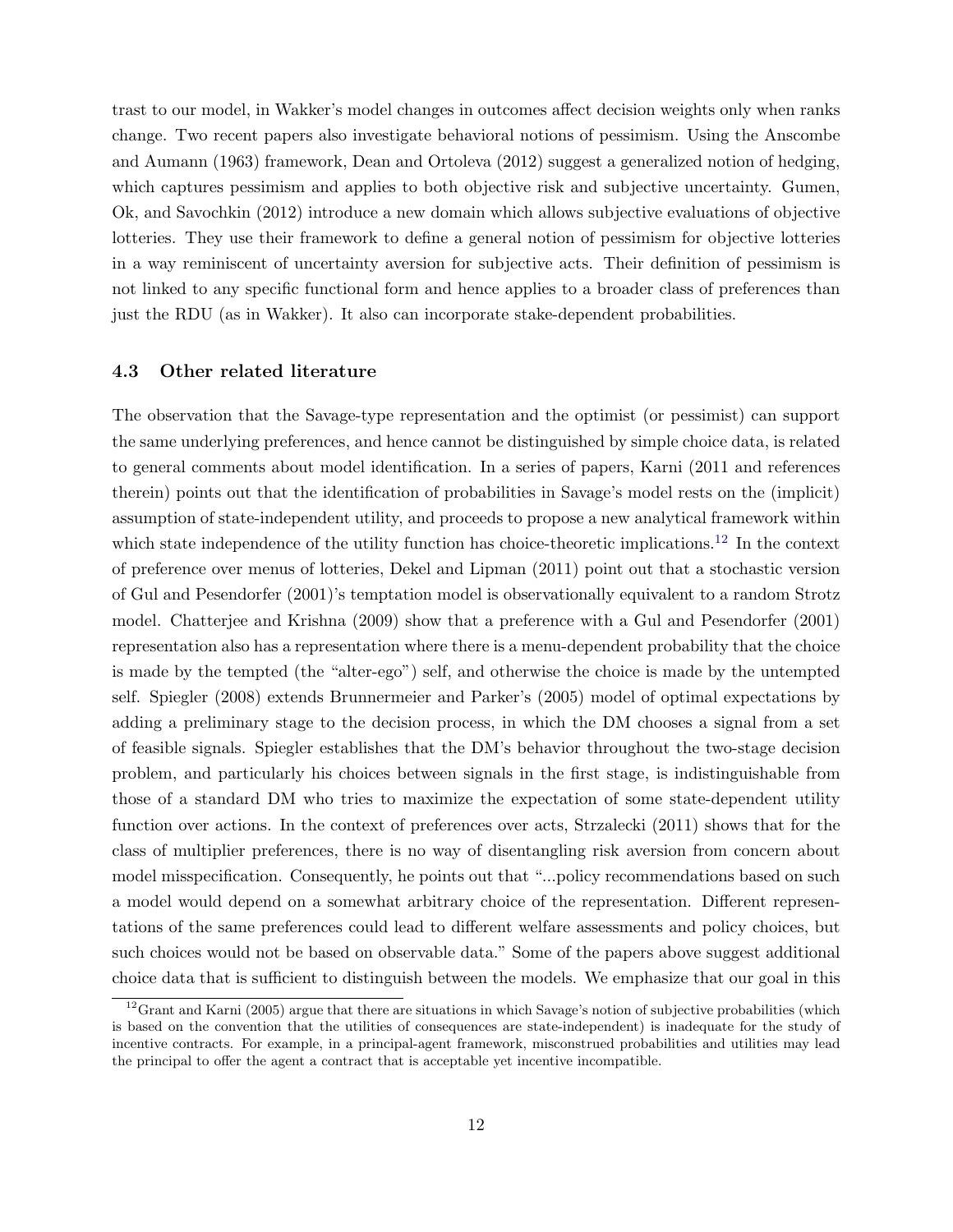paper is to show that, however one might interpret its canonical representation, the Savage model is consistent with a notion of pessimism. We do not aim at distinguishing our model from Savage's model.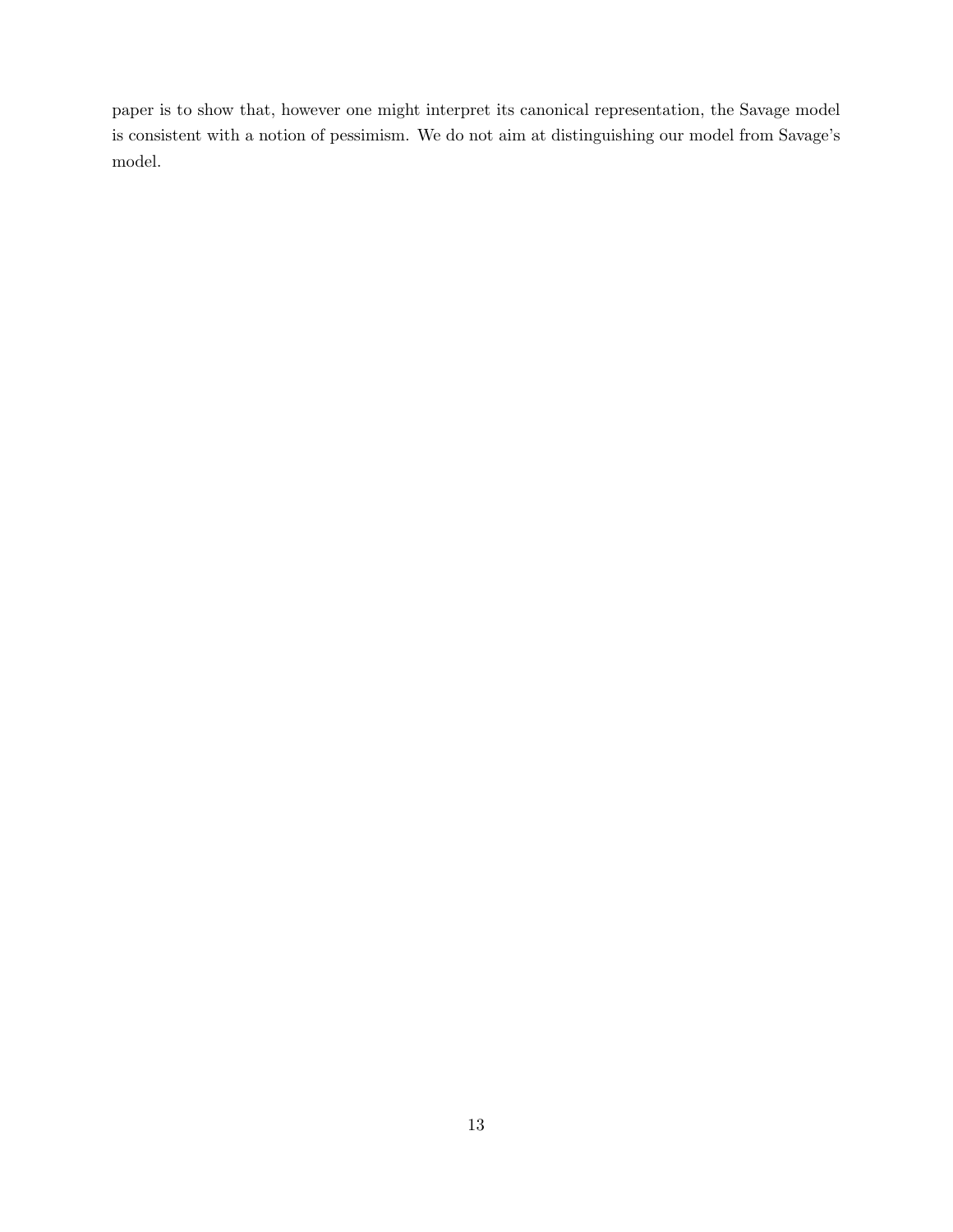# Appendix

### Proof of Proposition [1](#page-6-1)

We start with some mathematical preliminaries. Consider  $\{s_1, s_2\}$ . Suppose that  $s_1$  occurs with probability  $p_1$  and  $s_2$  occurs with probability  $p_2 = 1 - p_1$ . Let  $a \neq b$  be two positive real numbers. Define two random variables, X and Y as follows: X has value a in state  $s_1$  and b in state  $s_2$ ; and Y has value a in state  $s_2$  and b in state  $s_1$ . We claim that for any number s,

<span id="page-15-0"></span>
$$
(ab)^s = E[X^{-s}]^{-1} E[Y^s].
$$
\n(6)

.

To show this, note that

$$
E[X^{-s}]^{-1} E[Y^s] = (p_1 a^{-s} + p_2 b^{-s})^{-1} (p_1 b^s + p_2 a^s)
$$
  
= 
$$
\frac{(p_1 b^s + p_2 a^s)}{(p_1 a^{-s} + p_2 b^{-s})} = \frac{a^s b^s (p_1 b^s + p_2 a^s)}{(p_1 b^s + p_2 a^s)} = (ab)^s.
$$

We focus on the derivative of  $P_1(x_1, x_2; p_1)$  with respect to  $x_1$ , since the other case is identical. Taking the derivative and simplifying, we find that using the transformation  $f(z) = z^r$ , equals

$$
\frac{\partial P_1(x_1, x_2; p_1)}{\partial x_1} = \frac{r u'(x_1) \left[ u(x_1)^r u(x_2)^r - (p_1 u(x_1) + p_2 u(x_2))^{r-1} (p_2 u(x_1)^r u(x_2) + p_1 u(x_2)^r u(x_1)) \right]}{u(x_1) (u(x_1)^r - u(x_2)^r)^2}
$$

Since  $r, u'(x_1), u(x_1), u(x_2) > 0$ , the sign of  $\frac{\partial P_1(x_1, x_2; p_1)}{\partial x_1}$  equals the sign of

$$
u(x_1)^{r} u(x_2)^{r} - (p_1 u(x_1) + p_2 u(x_2))^{r-1} (p_2 u(x_1)^{r} u(x_2) + p_1 u(x_2)^{r} u(x_1)).
$$

Let  $a = u(x_1)$  and  $b = u(x_2)$ . Factoring out ab, the last expression has the sign of

$$
a^{r-1}b^{r-1} - E[X]^{r-1} E[Y^{r-1}].
$$

Using [\(6\)](#page-15-0) with  $s = r - 1$ , this is equivalent to  $E[X^{1-r}]^{-1}E[Y^{r-1}] - E[X]^{r-1}E[Y^{r-1}]$ , which has the same sign as  $E[X^{1-r}]^{-1} - E[X]^{r-1}$ .

For the case  $r > 1$ , we would like to show that  $E[X^{1-r}]^{-1} - E[X]^{r-1} < 0$ , or equivalently, that  $E[X^{1-r}]^{-1} < E[X]^{r-1}$ . Applying Jensen's inequality to the convex transformation  $g(x) = x^{1-r}$ , we get  $E[X^{1-r}] > E[X]^{1-r}$ , or  $E[X^{1-r}]^{-1} < E[X]^{r-1}$ . For the case  $r \in (0,1)$ , we want to show that  $E[X^{1-r}]^{-1} - E[X]^{r-1} > 0$ , or equivalently, that  $E[X^{1-r}]^{-1} > E[X]^{r-1}$ . Applying Jensen's inequality to the concave transformation  $g(x) = x^{1-r}$ , we get  $E[X^{1-r}] < E[X]^{1-r}$ , or  $E[X^{1-r}]^{-1} > E[X]^{r-1}.$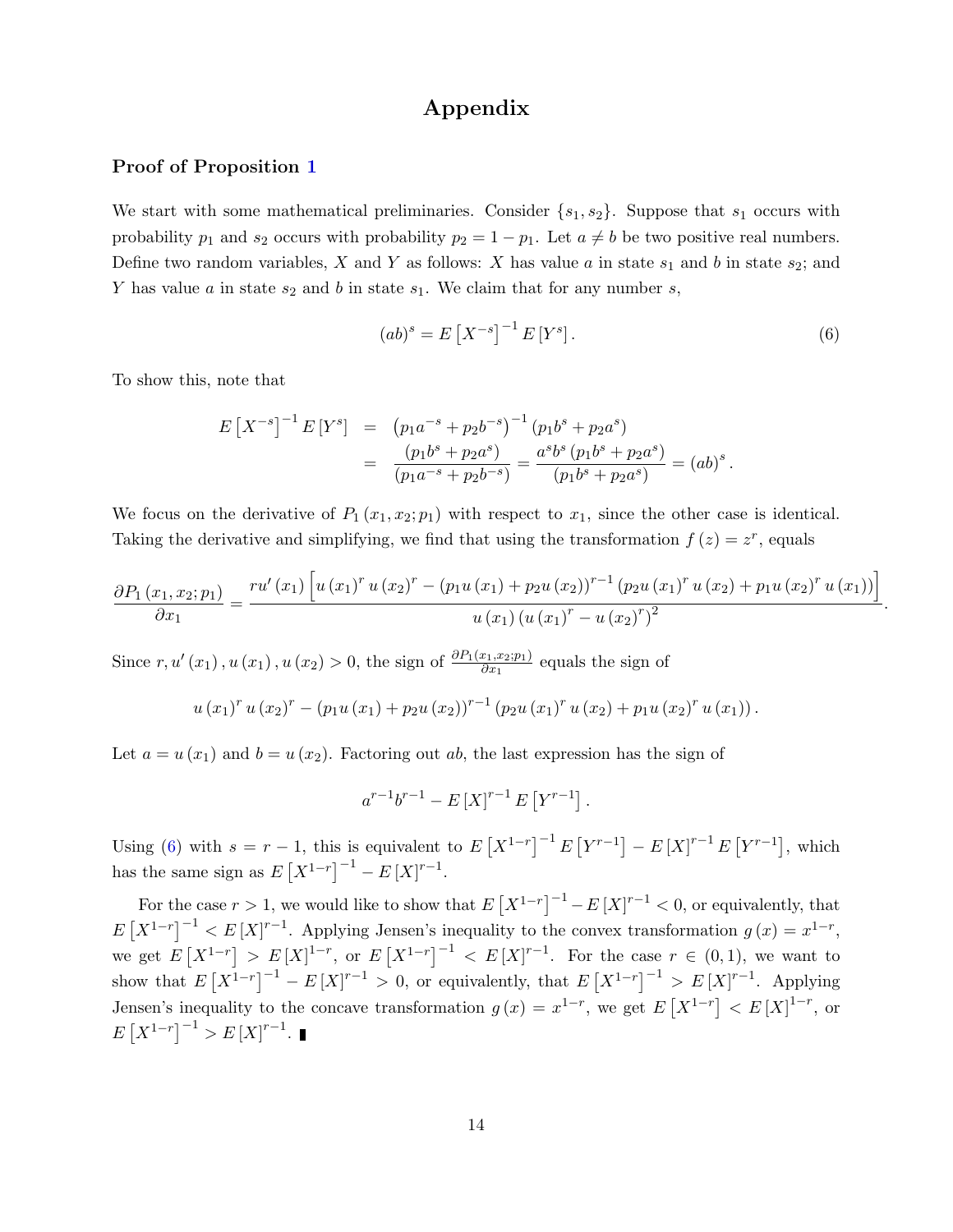# References

- Anscombe, F.J. and R.J. Aumann (1963), "A Definition of Subjective Probability," Annals of Mathematical Statistics, 34: 199-205.
- Ariely, Dan (2010), "The Upside of Irrationality: The Unexpected Benefits of Defying Logic at Work and at Home," Harper (publisher).
- Brunnermeier, Markus K. and Jonathan Parker (2005), "Optimal Expectations," American Economic Review, 95(4): 1092-1118.
- Chatterjee, Kalyan and R. Vijay Krishna (2009), " A 'Dual Self' Representation for Stochastic Temptation," American Economic Journal: Microeconomics, 1: 148-167.
- Chew, Soo Hong and Jacob Sagi (2008), "Small Worlds: Modeling Attitudes Toward Sources of Uncertainty," Journal of Economic Theory, 139: 1-24.
- Dean, Mark and Pietro Ortoleva (2012), "Allais, Ellsberg, and Preferences for Hedging," Mimeo, California Institute of Technology.
- Dekel, Eddie and Bart Lipman (2010), "How (Not) to Do Decision Theory," Annual Review of Economics 2: 257-82.
- Dekel, Eddie and Bart Lipman (2011), "Costly Self Control and Random Self Indulgence", mimeo.
- Drèze, Jacques H. (1987), "Decision Theory with Moral Hazard and State-Dependent Preferences," in Drèze, J. H. Essays on Economic Decisions Under Uncertainty. Cambridge University Press, Cambridge.
- Ellsberg, Daniel (1961), "Risk, Ambiguity, and the Savage Axioms," Quarterly Journal of Economics, 75: 643-669.
- Ergin, Haluk and Faruk Gul (2009), "A Theory of Subjective Compound Lotteries," Journal of Economic Theory, 144(3): 899-929.
- Gilboa, Itzhak and David Schmeidler (1989), "Maxmin expected utility with non-unique prior,"Journal of Mathematical Economics, 18(2): 141-153.
- Grant, Simon and Edi Karni (2005), "Why Does It Matter that Beliefs and Valuations be Correctly Represented?" International Economic Review 46: 917-934.
- Grant, Simon, Ben Polak and Tomasz Strzalecki (2009), "Second-Order Expected Utility," mimeo.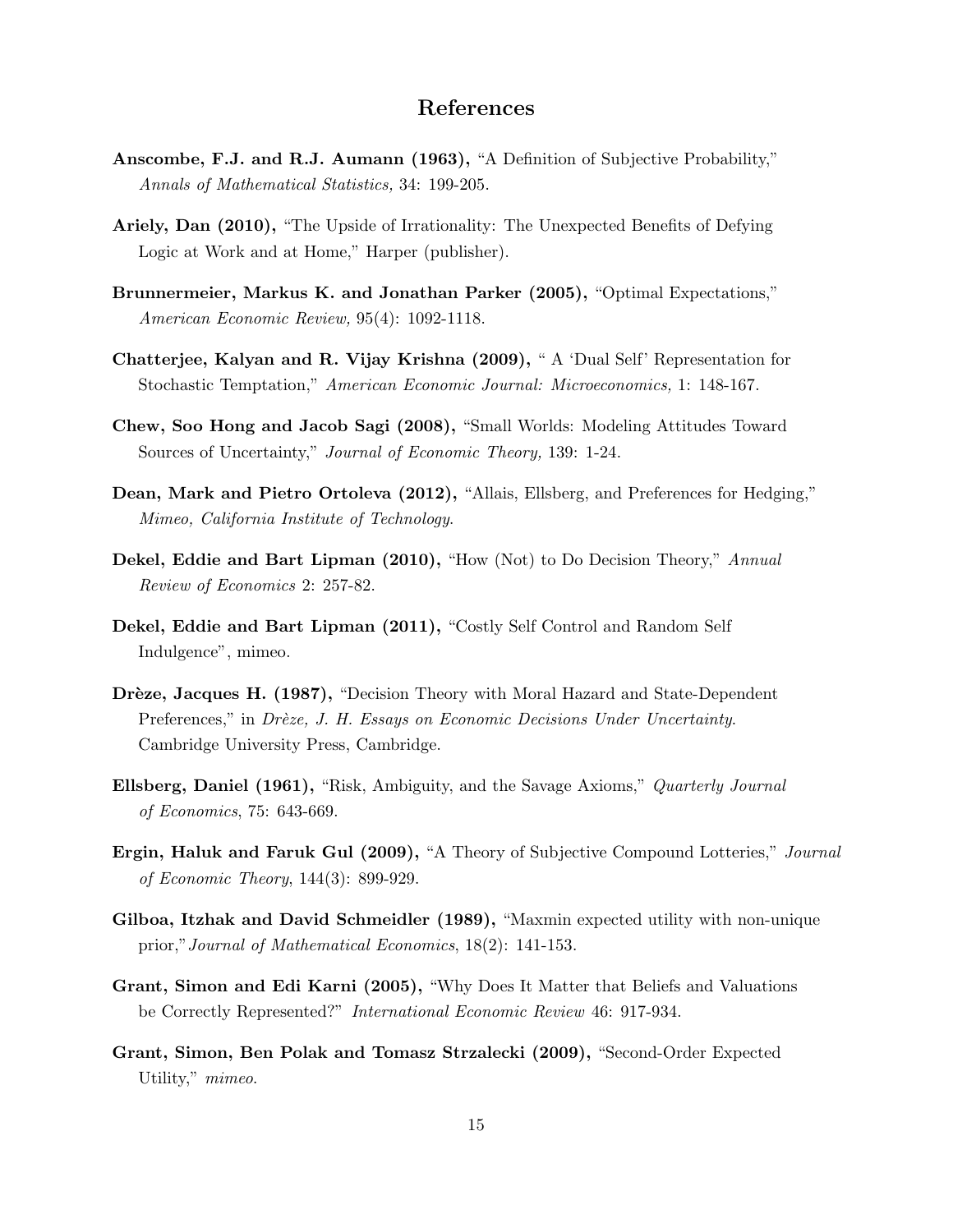- Gul, Faruk (1992), "Savage's Theorem With a Finite Number of States," Journal of Economic Theory  $57(1)$ .
- Gul, Faruk and Wolfgang Pesendorfer (2001), "Temptation and Self-Control," Econometrica 69: 1403–1436.
- Gumen, Anna, Efe Ok and Andrei Savochkin (2012), "Decision-Making under Subjective Risk: Toward a General Theory of Pessimism," Mimeo, New York University.
- Hey, John (1984), "The Economics of Optimism and Pessimism," Kyklos 37: 181-205.
- Karni, Edi (2009), "A Theory of Medical Decision Making Under Uncertainty," Journal of Risk and Uncertainty 39: 1-16.
- Karni, Edi (2011), "Subjective Probabilities on a State Space," American Economic Journal: Microeconomics, forthcoming.
- Klibanoff, Peter, Massimo Marinacci and Sujoy Mukerji (2005), "A Smooth Model of Decision Making Under Ambiguity " Econometrica 73(6): 1849-1892.
- Pesendorfer, Wolfgang (2006), "Behavioral Economics Comes of Age: A Review Essay on Advances in Behavioral Economics," Journal of Economic Literature 44: 712-721.
- Savage, L. J. (1954), The Foundation of Statistics, Wiley, New York.
- Spiegler Rani (2008), "On Two Points of View Regarding Revealed Preferences and Behavioral Economics," The Foundations of Positive and Normative Economics, OUP: 95-115.
- Strzalecki, Tomasz (2011), "Axiomatic Foundations of Multiplier Preferences," Econometrica 79: 47-73.
- von Neumann, John (1955), 'Method in the Physical Sciences', Collected Works, vol. 6, 491-498; originally in L. Leary (Ed.): The Unity of Knowledge, New York: Doubleday, 157-164.
- Wakker, Peter (1984), "Cardinal Coordinate Independence for Expected Utility," Journal of Mathematical Psychology 28: 110-117.
- Wakker, Peter (1990), "Characterizing Optimism and Pessimism Directly Through Comonotonicity,"Journal of Economic Theory 52: 453-463.
- Wakker, Peter (2001), "Testing and Characterizing Properties of Nonadditive Measures Through Violations of the Sure-Thing Principle,"Econometrica 69: 1039-1059.